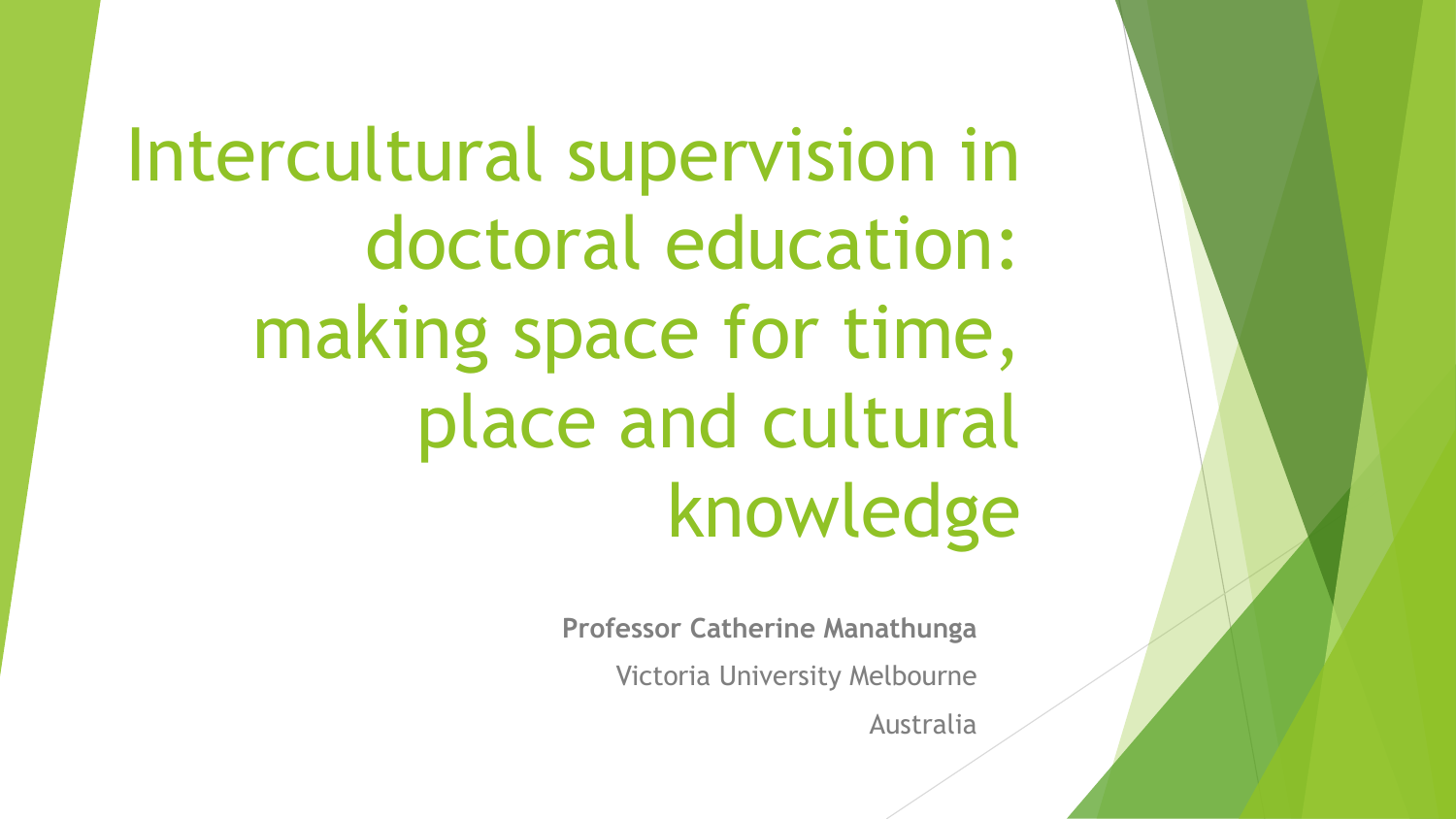## **Overview**

- $\blacktriangleright$  Study of intercultural supervision
- Two pedagogies of intercultural supervision:
	- $\blacktriangleright$  Effective intercultural supervision = transcultural pedagogies
	- $\blacktriangleright$  Ineffective intercultural supervision = assimilation
- ▶ One common experience of intercultural supervision for both students and supervisors:
	- **Dimensional View Manufator**
- **Conclusions**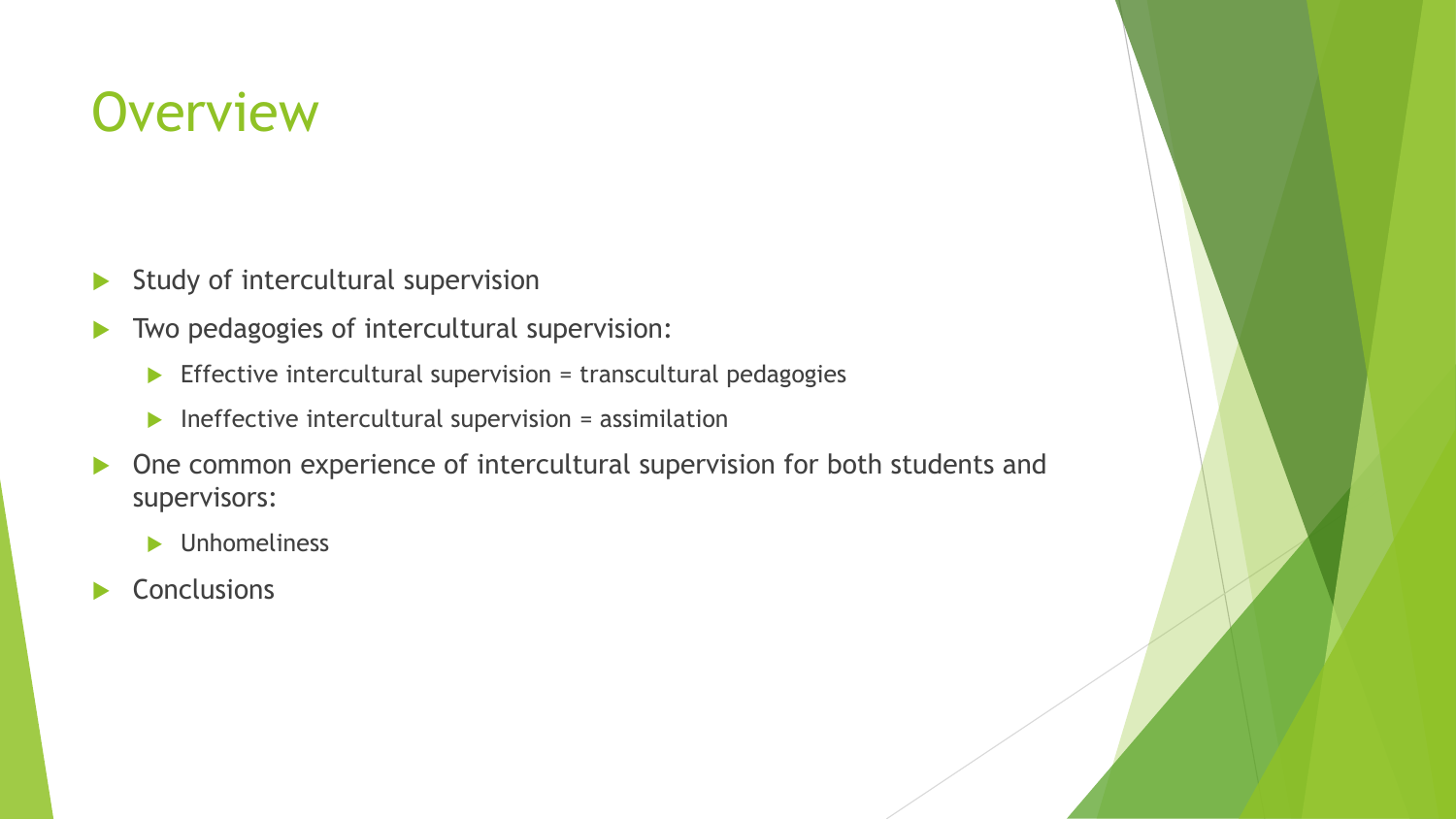# Study of Intercultural Supervision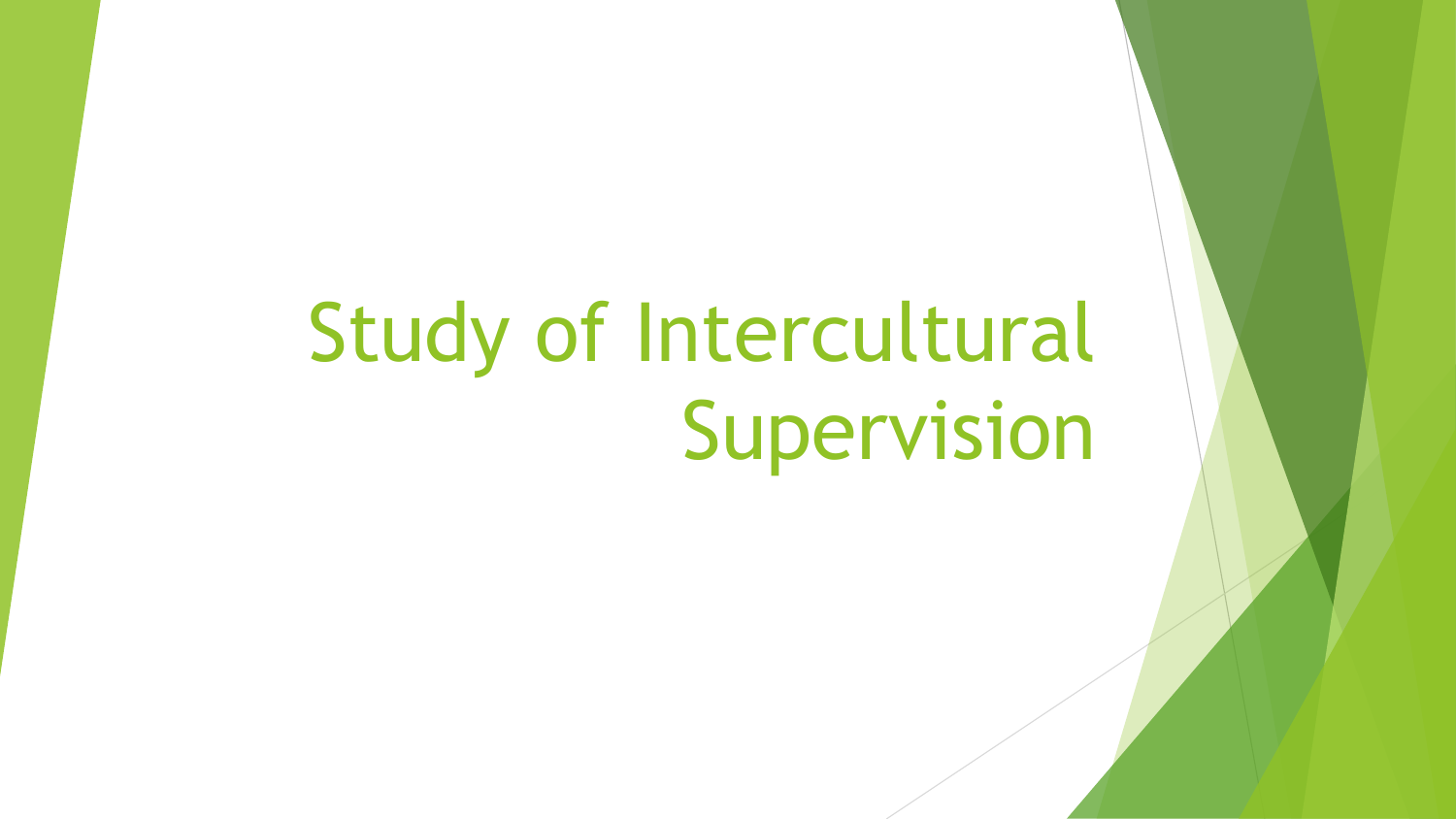# Increasing significance of intercultural postgraduate supervision

- Exploring large-scale and abstract conceptions of culture and identity
- Risks of binary language:
	- Northern/Southern; Western/Eastern; Indigenous/Non-Indigenous; Asian; Australian
- $\triangleright$  Notions of hybridity and mobility
- Participants chose to identify with broad cultural categories like Chinese, Thai, Indonesian
- Imagined constructs (Chakrabarty, 2007)
- Foreground ongoing colonial relations of power (Chakrabarty, 2007; Connell, 2007; Al-e Ahmad, 1984; Chen, 2010)
- How relations of power condition political, historical, social and cultural context within which we supervise
- The need for 'moderate essentialism' (Trowler, 2013) clarity and explanatory power (seeking to connect the macro context with the micro of supervision pedagogies)
- 'Southern' theories (Connell, 2007) privileging non-dominant perspectives including postcolonial, Indigenous, social and feminist and cultural geography theories (fluid understandings of culture and identity)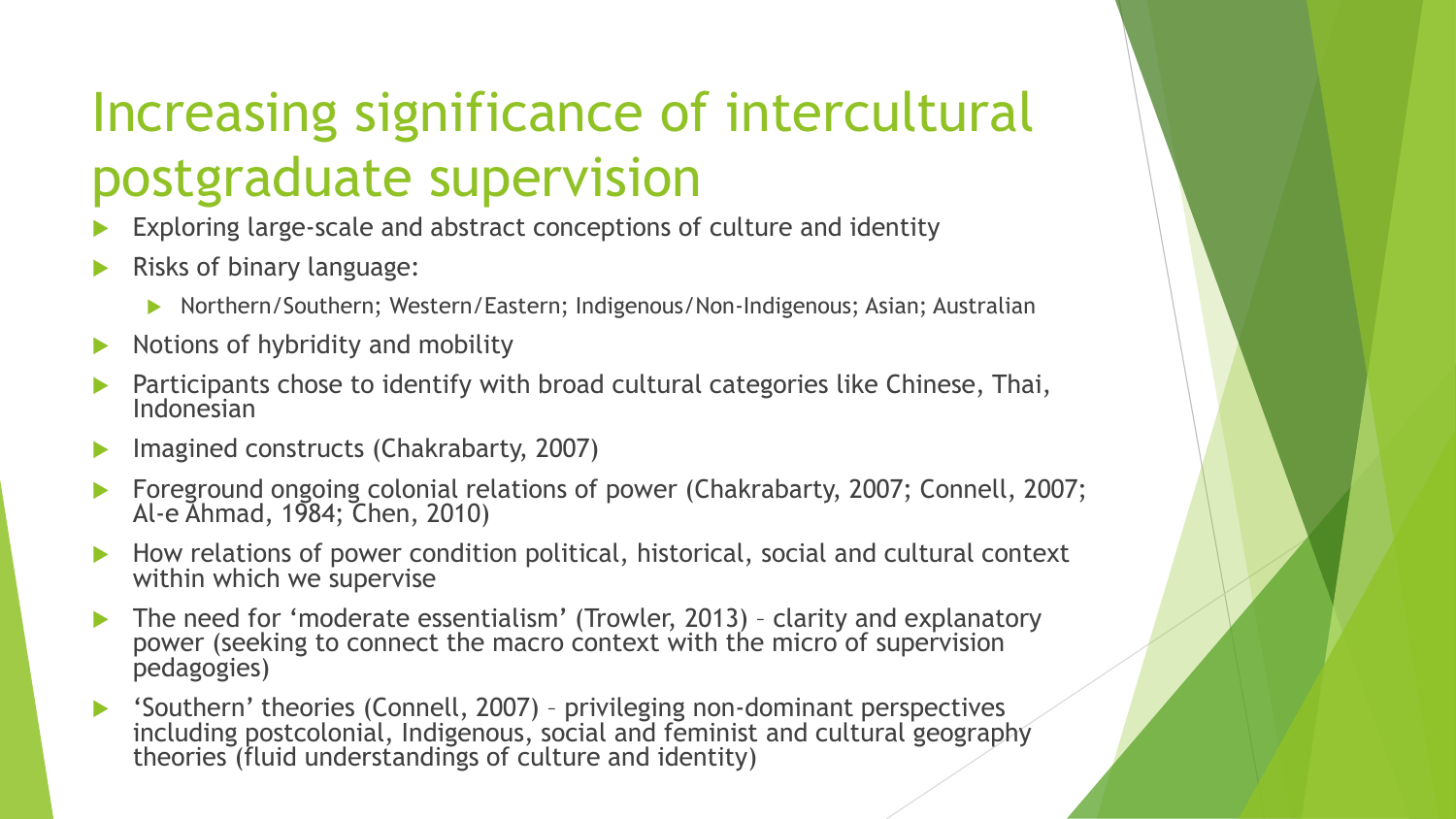# Australian study of Intercultural supervision

- 2 studies of intercultural supervision at an Australian research intensive university 2007 & 2009-2010
- 33 participants (18 students; 15 supervisors; matched where possible)
- Humanities, Social Sciences, Engineering & Sciences
- Semi-structured interviews
- Partly sponsored by ALTC grant led by colleagues at Macquarie University
- Develop conceptual framework from theories on time, place and knowledge and my pedagogical readings of these
- Re-read these pedagogical assertions through an empirical study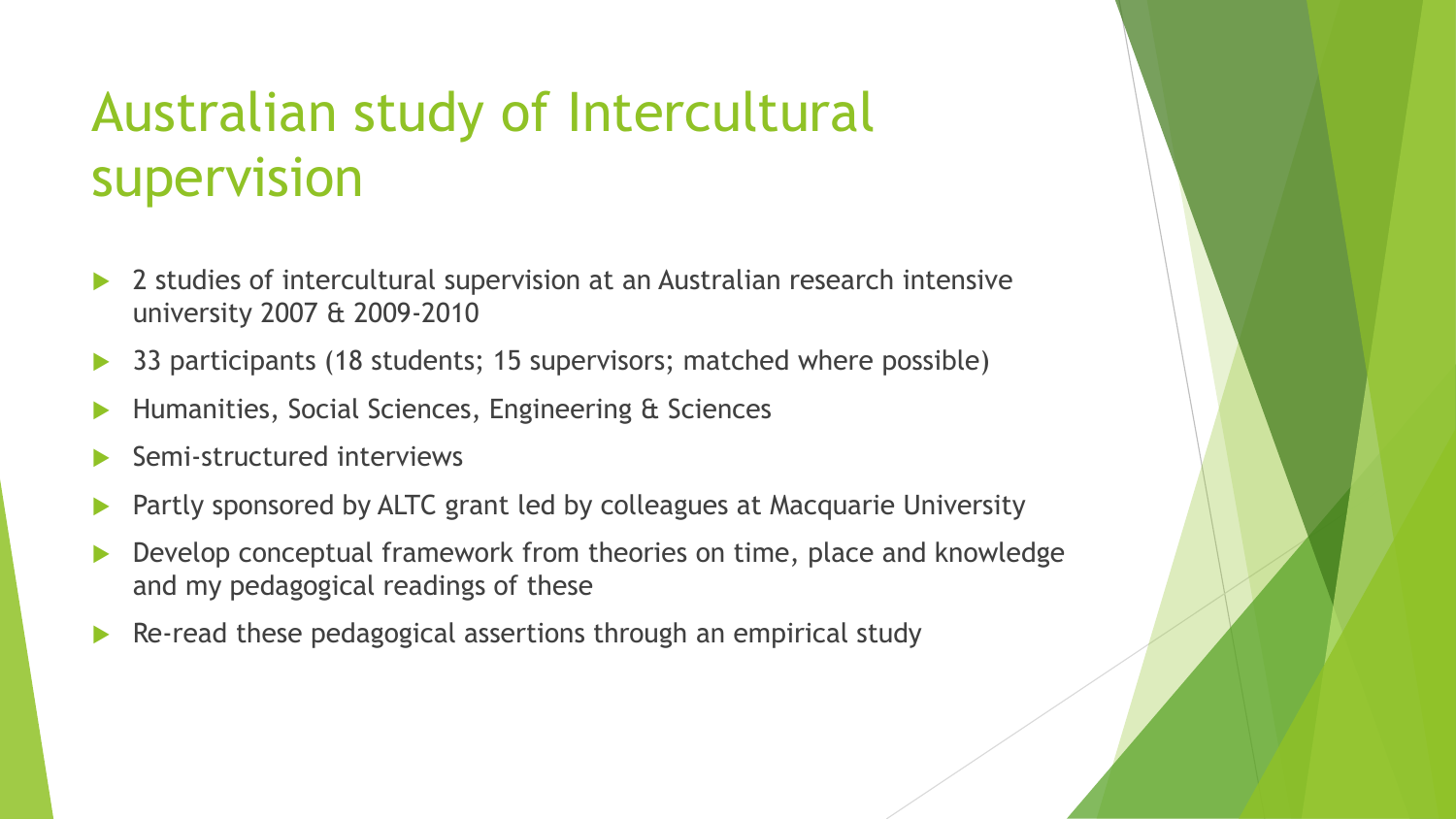# Effective intercultural supervision: transcultural pedagogies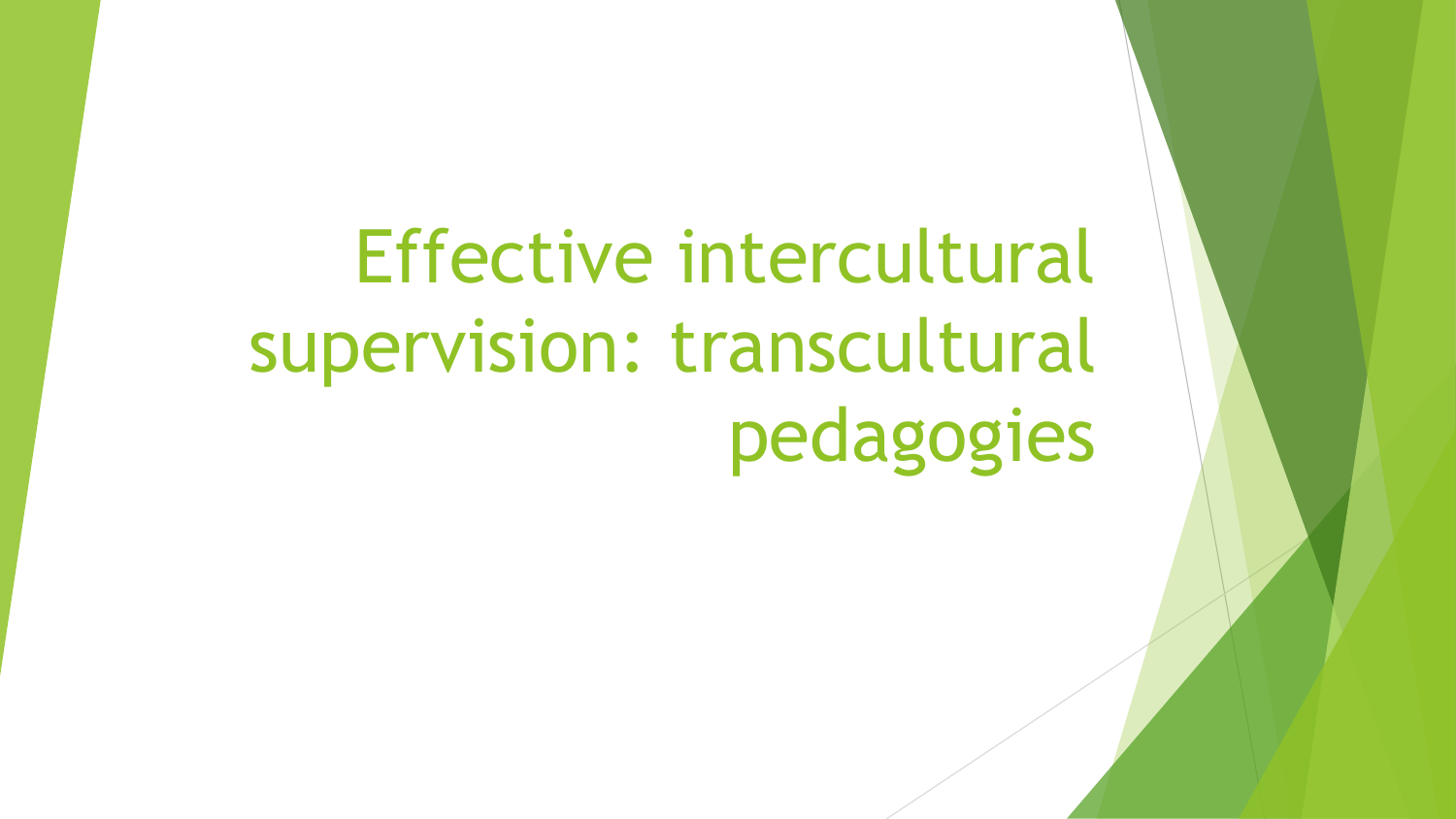# **Transculturation**

- Postcolonial metaphor
- 'subordinated or marginal groups select and invent from materials transmitted to them by a dominant … culture' (Pratt, 1992, p. 6)
- creation of new cultural possibilities and new ways of knowing and being for both students and supervisors
- 'culturally diverse students may carefully select those parts of Western knowledge that they find useful and seek to blend them with their own knowledge and ways of thinking' (Manathunga, 2007, pp. 97-98; 2011 a & b)
- Supervisors can learn from students and grow as people and as supervisors Michael Singh's idea engaging pedagogically with our 'cross-cultural ignorance' (Singh, 2009, p. 185)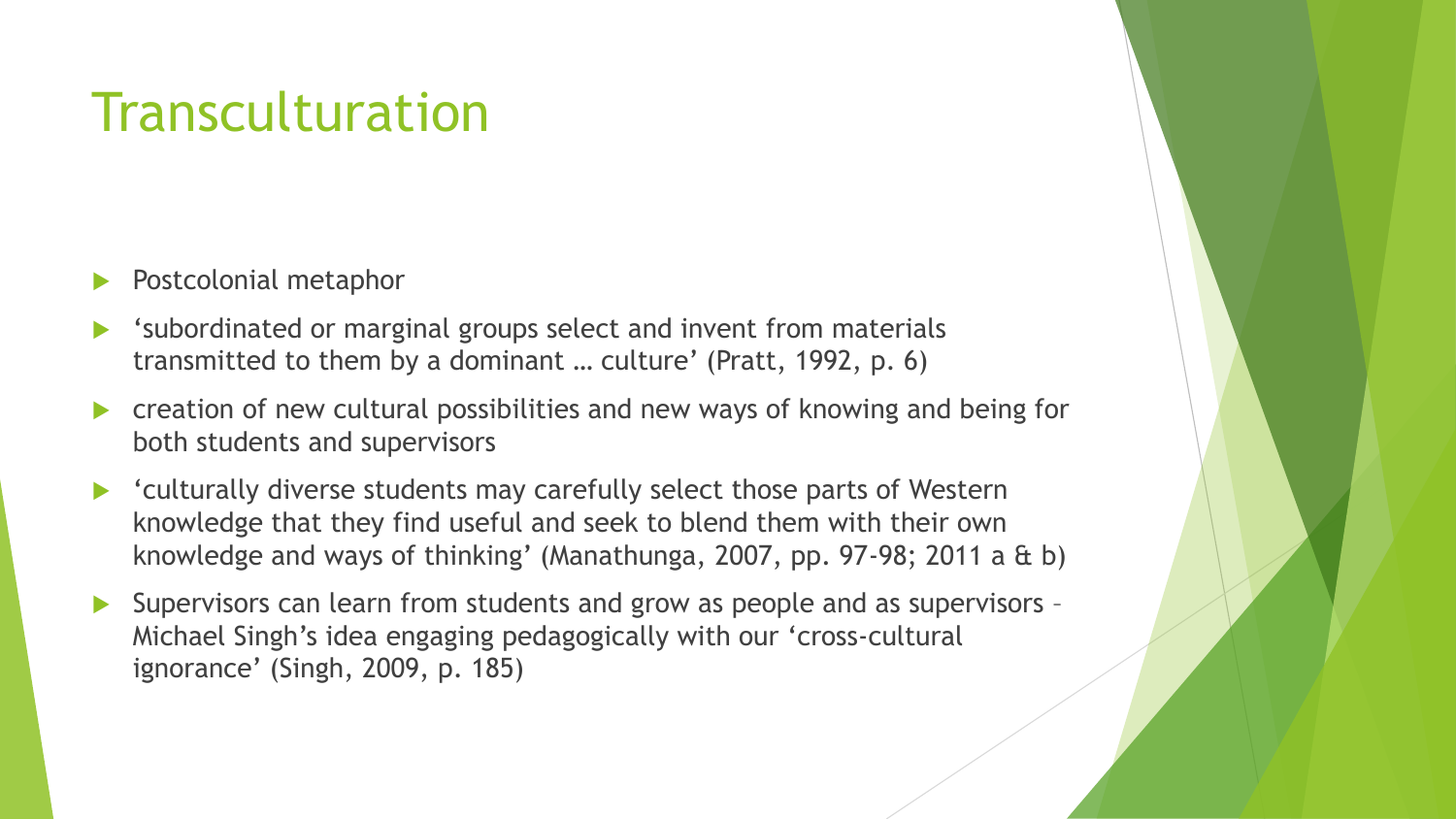# Centrality of place

Curiosity about students' geographies:

- 'if I've got a student from another culture I would want to know about that culture ... So I think it's beneficial for the supervisor to somehow learn about the culture … go and have lunch with them or watch a ... film with them [from their country] and ask questions … Or talk about the politics back home or something so that they can … see that the supervisor is making an effort'
- (Australian humanities supervisor 2)
- 'we have a retreat every year and … we've arranged a session where students get up and they give us a 15 or 20-minute talk about their country. And that was fascinating, 'cause it was, people from … all different parts of the world … that was really useful for everybody else in the centre, and it was also really good for them to be able to say this is where I'm from. This is my background … these are thing that important to us, this is our school system, this is where I would go for holiday, this is where my family lives'

(Australian engineering supervisor 2)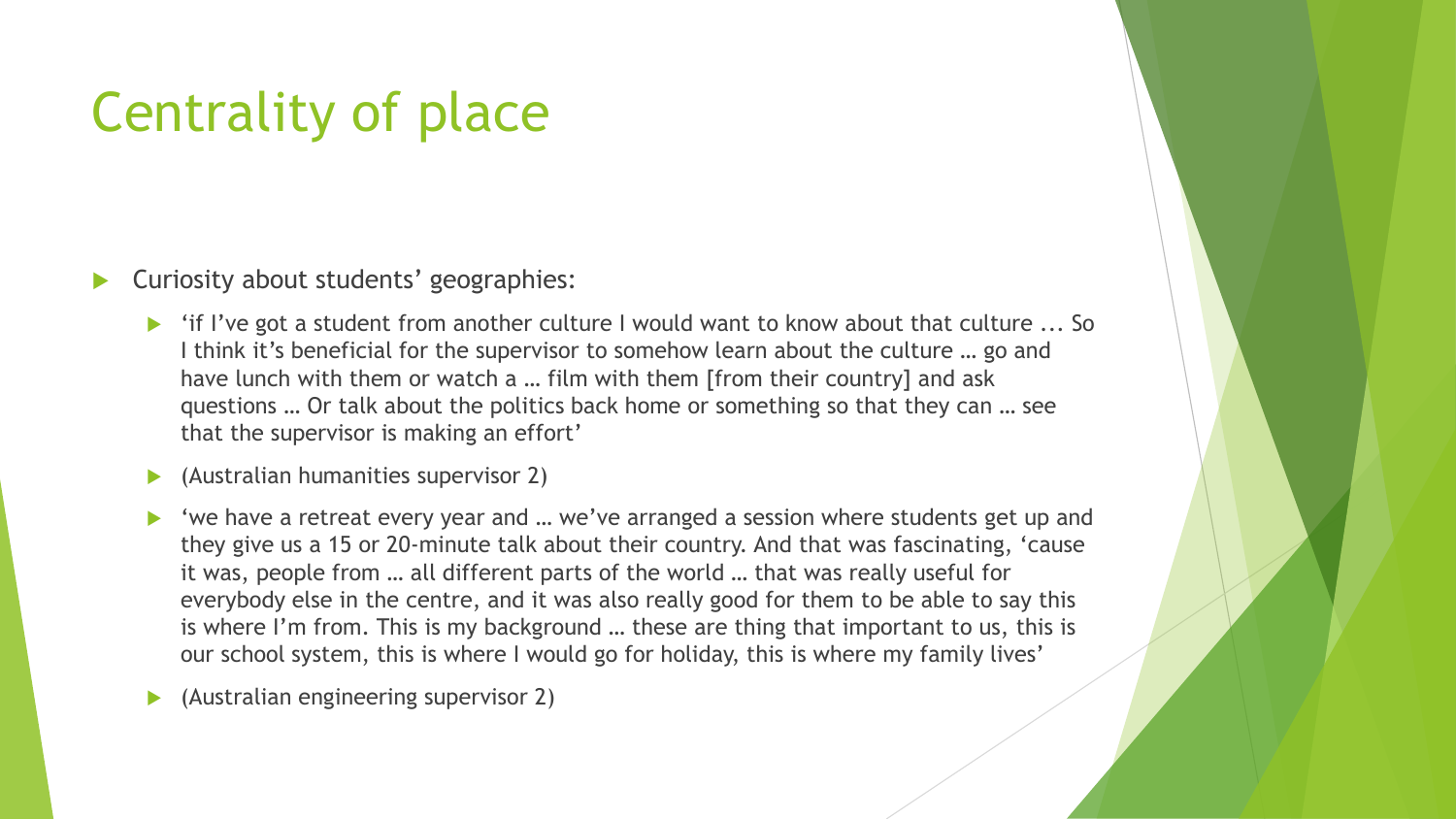## Presence of time

- understand their students' intellectual and professional **histories**:
	- $\blacktriangleright$  I don't make any assumptions about what they might have done and where they might be headed. Some of them are in much higher professional positions than I am or they may be heads of school or they're policy advisors … It's not that they come as a blank slate … its about being open to alternative pathways for doing things in terms of supervision
	- (Australian social science supervisor 2)
- provide students with structured opportunities to develop a range of academic career skills that would be important to their **futures**:
	- All the way through we plan their studies so that they will acquire some supervision experience, some conference experience and some publication experience so that when they leave us they've got as much as we can give them, which will make them employable and so these things involve forward planning as well as familiarisation.
	- (Australian humanities supervisor 3)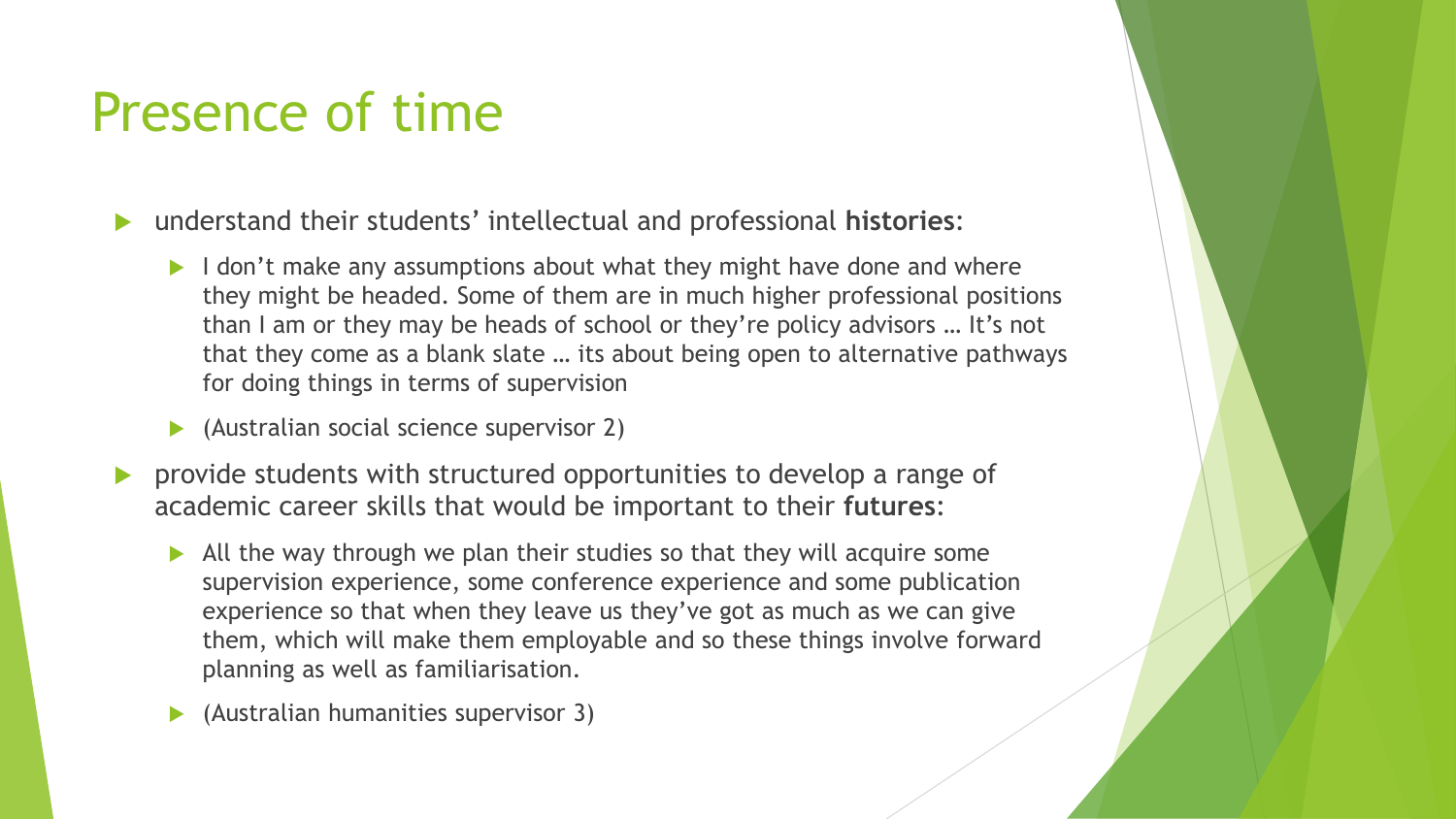#### Relational open supervision

- recognise the ways in which the personal and social issues are intimately intertwined with academic matters and that students will not necessarily make good progress in their studies until they have sorted out the myriad of issues involved in living in a new country and culture and have begun to establish new social support networks
	- 'ask me how I am and how about my personal life, what's my daughters like and what is she enjoy school and do I have any problems. Even when I have a problem I can tell them I have a problem and they say, know that we're here and we're your friends' (Asian humanities student 2)
	- ▶ one European science supervisor emphasised, it was important to 'check with [students] … that they are doing fine … because I am human' (European science supervisor)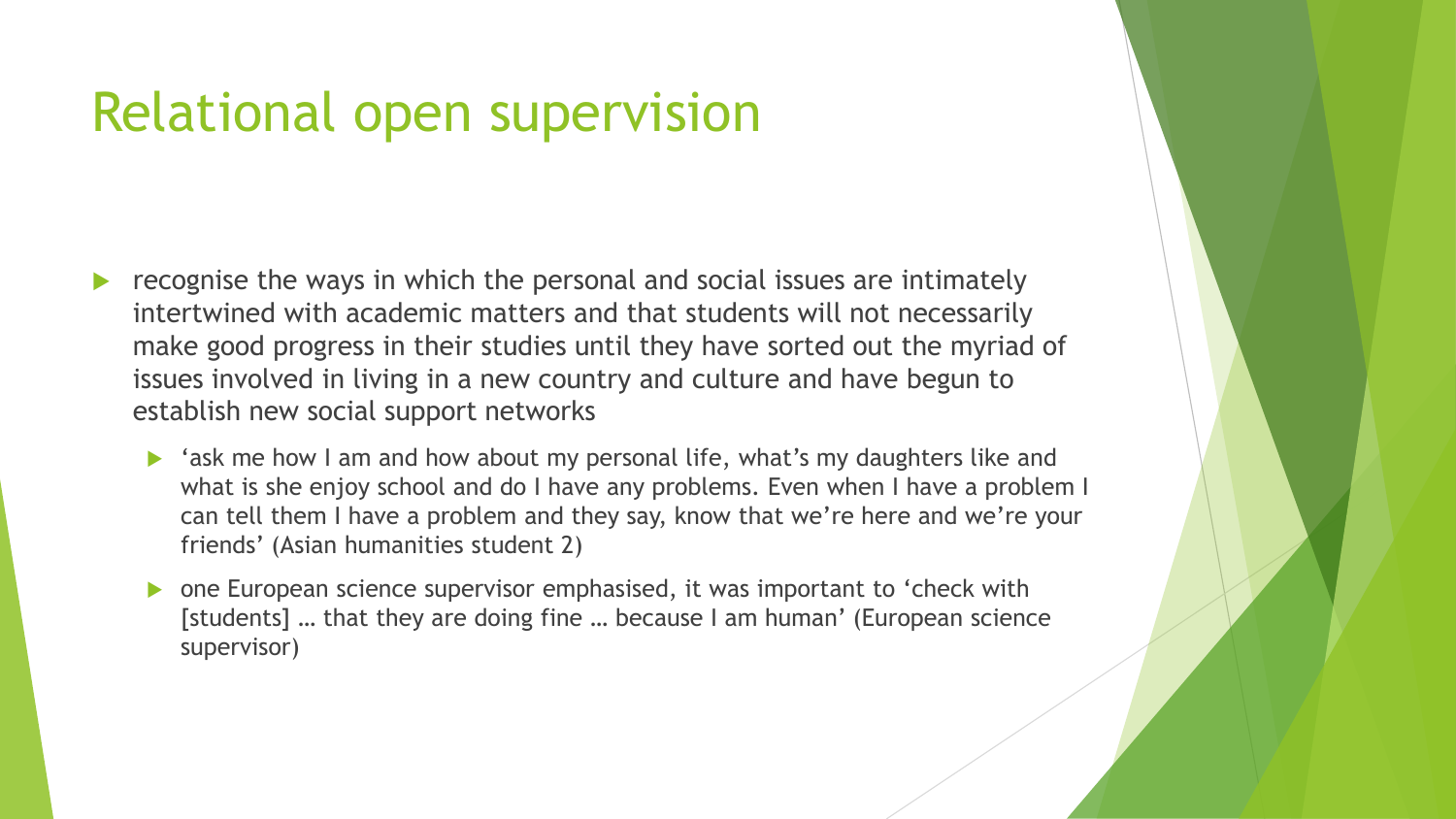# 'Thesis family' approach

- form of group supervision involving 4 Asian students who all commenced their studies at similar times;
	- the students 'call us … mum and dad [and] the students are sisters' (Australian social science supervisor 2)
- These supervisors were aware of their students' need for a social support network and sought to extend the culturally appropriate concept of the extended family to supervision:
	- we've actually tried to set them up as an extended family to support each other and also for us to interact. So, what we want them to be is kind of a social network and that seems to be working well. But also a network for sharing ideas around the thesis to each other and be encouraging for each other and have somebody else to talk to about the thesis … it stops us from having to repeat the same things four times. Because they're coming in together, they're all dealing with literature reviews or research questions and opening chapters and setting a context (Australian social science supervisor 2)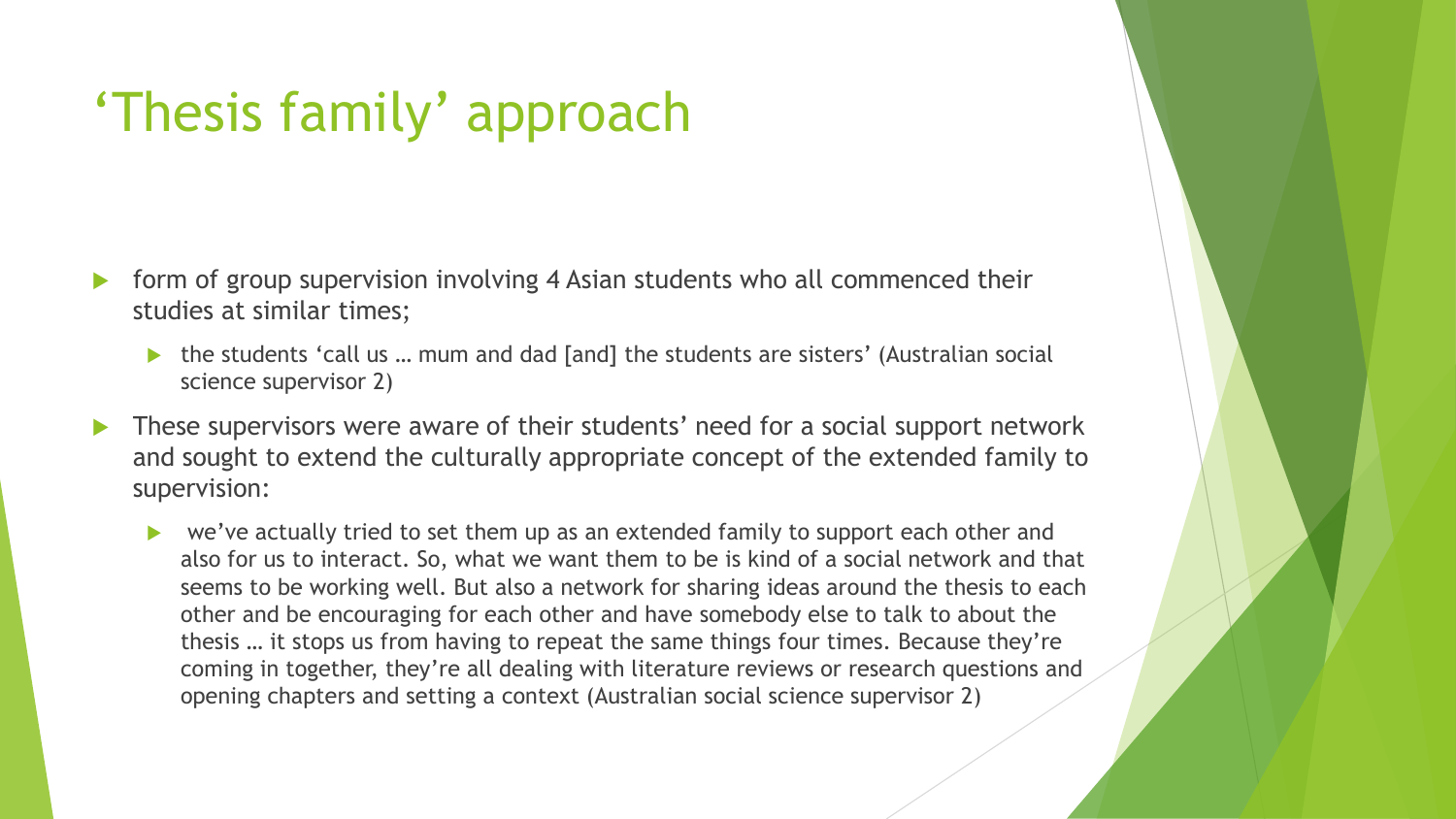#### Life outside research

- An Australian social science supervisor recognised that the pressure on international students was huge - 'they've had to jump through a lot of hoops. They're here on government sponsored scholarships, they've got a certain amount of time to work' (Australian social science supervisor 2)
- This resulted in them feeling that:
	- ▶ 'they should be here seven days a week, 24 hours a day and not get any sleep ... they've been quite surprised and relieved when we've said, you know, we expect you to enjoy being here, we expect you to take holidays. There are things that you need to do with your families and first thing, a PHD is not life' (Australian social science supervisor 2)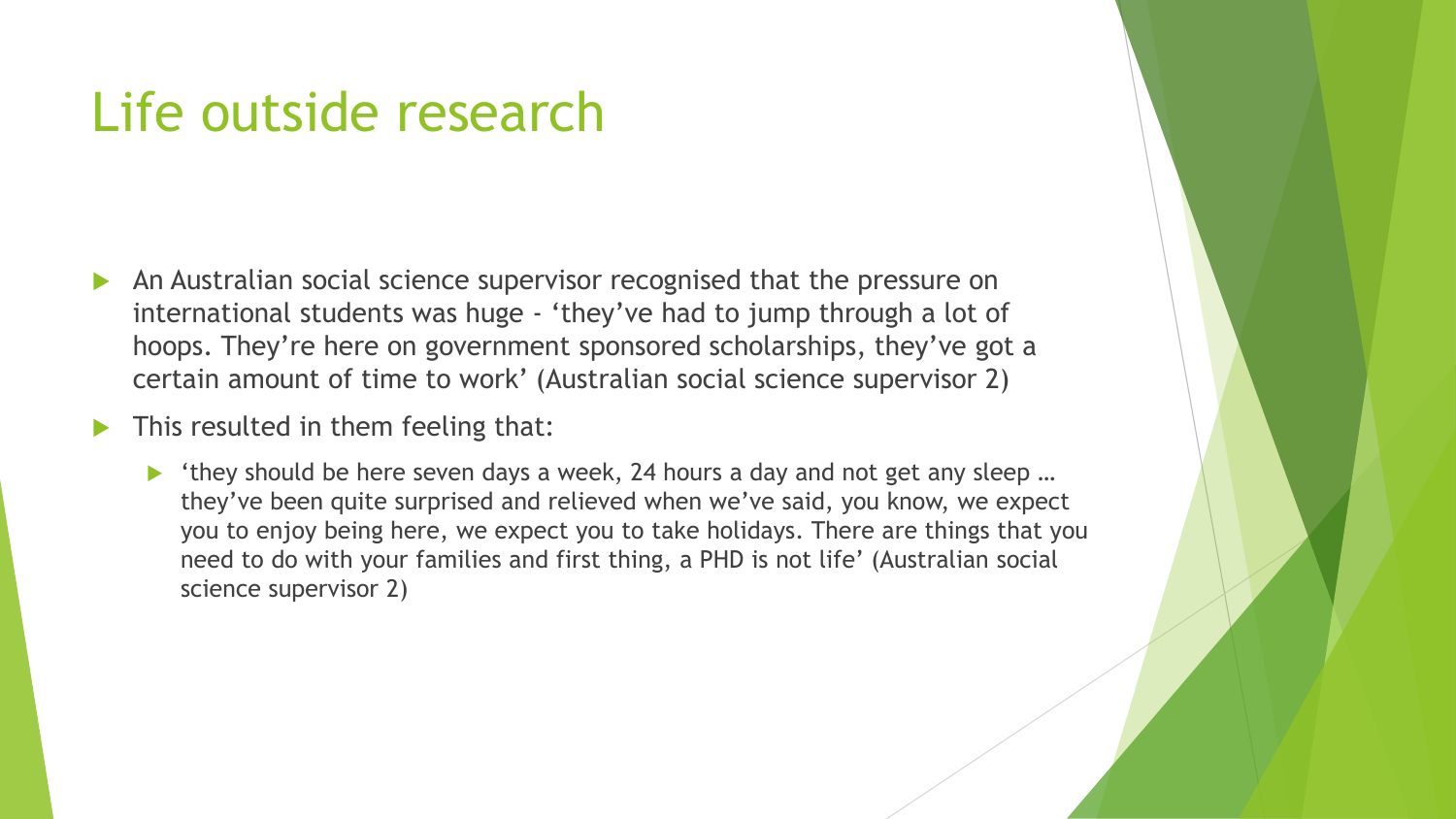## Both-ways communication

- respected the need to treat students from diverse cultures differently
- respecting that communication styles and patterns, the type of statements that are regarded as polite or supportive and approaches to issues and challenges may be different across and between cultures
- Supervisors who themselves were from different cultures, or who were particularly familiar with different cultural styles of thinking and being, were also able to adopt what Aspland (1999) has called 'both-ways' supervision. One Asian engineering student suggested that:
	- Two of my supervisors are [Asian]… . They will give you, well, sort of another way to communicate with them. If you want to do like all the other guys … they will treat you just like an Australian student. If you want to treat them in [Asian] way, then they also maybe can do it in [Asian] way, so it depends on you (Asian engineering student 2).
- He was aware that his Asian supervisors had become adept at adopting both Australian and Chinese approaches to supervision and that he, as their student, had the power to select whichever form of interaction suited him best.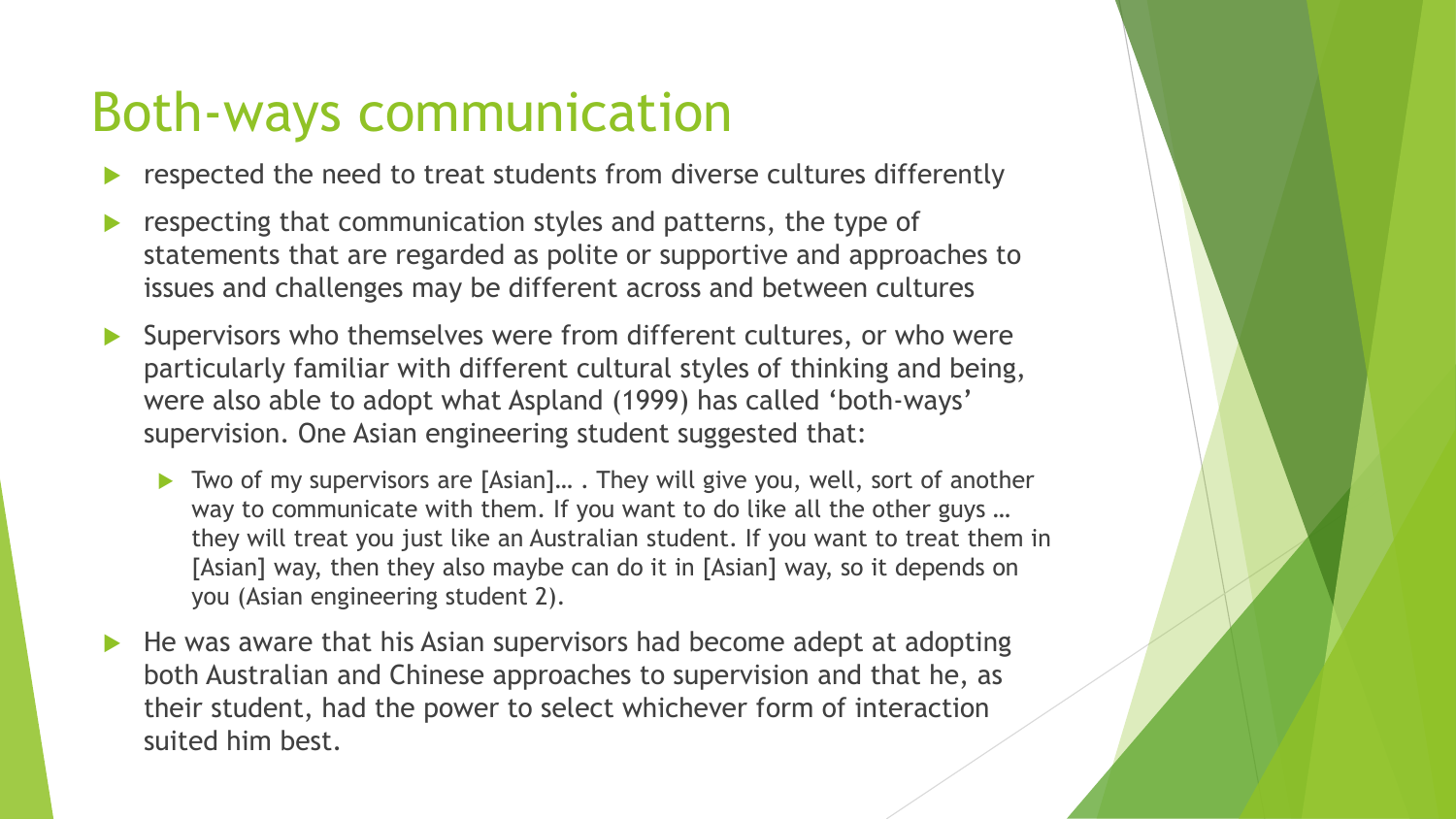#### Building inclusive research cultures

- active steps not only to provide group supervision experiences in some cases and to pair students up with dedicated mentors or postdoctoral fellows, but to assist students to form their own peer support networks
- The engineering students in the research centre described above also confirmed how much they valued all of the strategies the centre used to include them in an active research culture. Indeed, one Asian student spoke how participating in the research culture was simply expected behaviour:
	- $\blacktriangleright$  'I feel a part of the research culture because it is our centre policy as well. Not only to gain knowledge or get something for the research you have to know what other people are doing. This is the motto of research for our centre … You have to know what is happening, what other people are doing and what you're doing and share that. That's what the seminars, you have to present your things, share that and discuss' (Asian engineering student 1)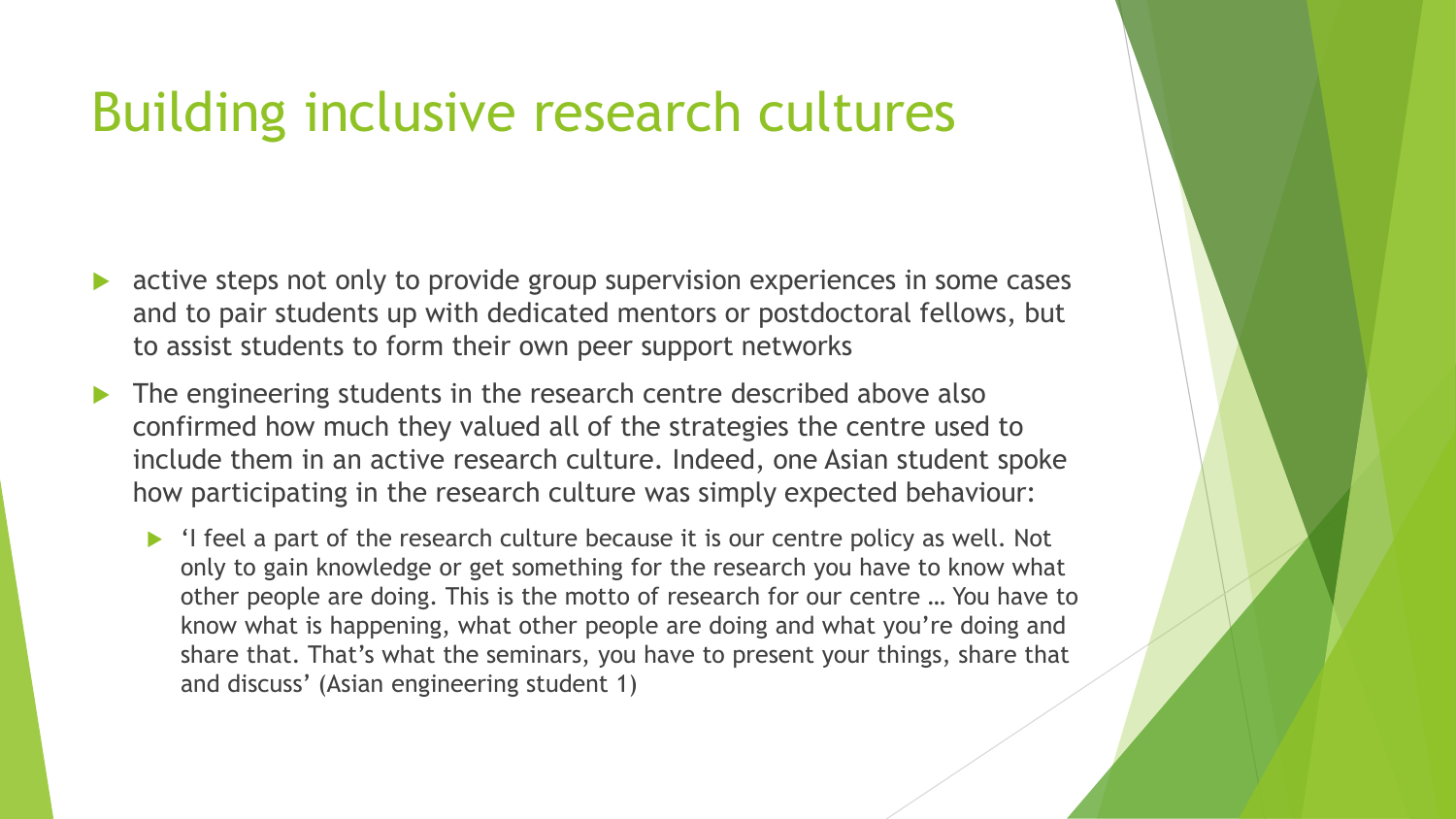# Building bridges into Western knowledge and research practices

- Providing structured help with the literature review and other research tasks
- Providing oral and written feedback
- Encouraging students even when early drafts required a lot of work
- Encouraging students to use tape recorders in meetings
- Guiding and supporting writing for publication
- Providing career mentoring about what it means to be a researcher (discussed in section above on future-focused supervision)
- Helping students to develop their own voice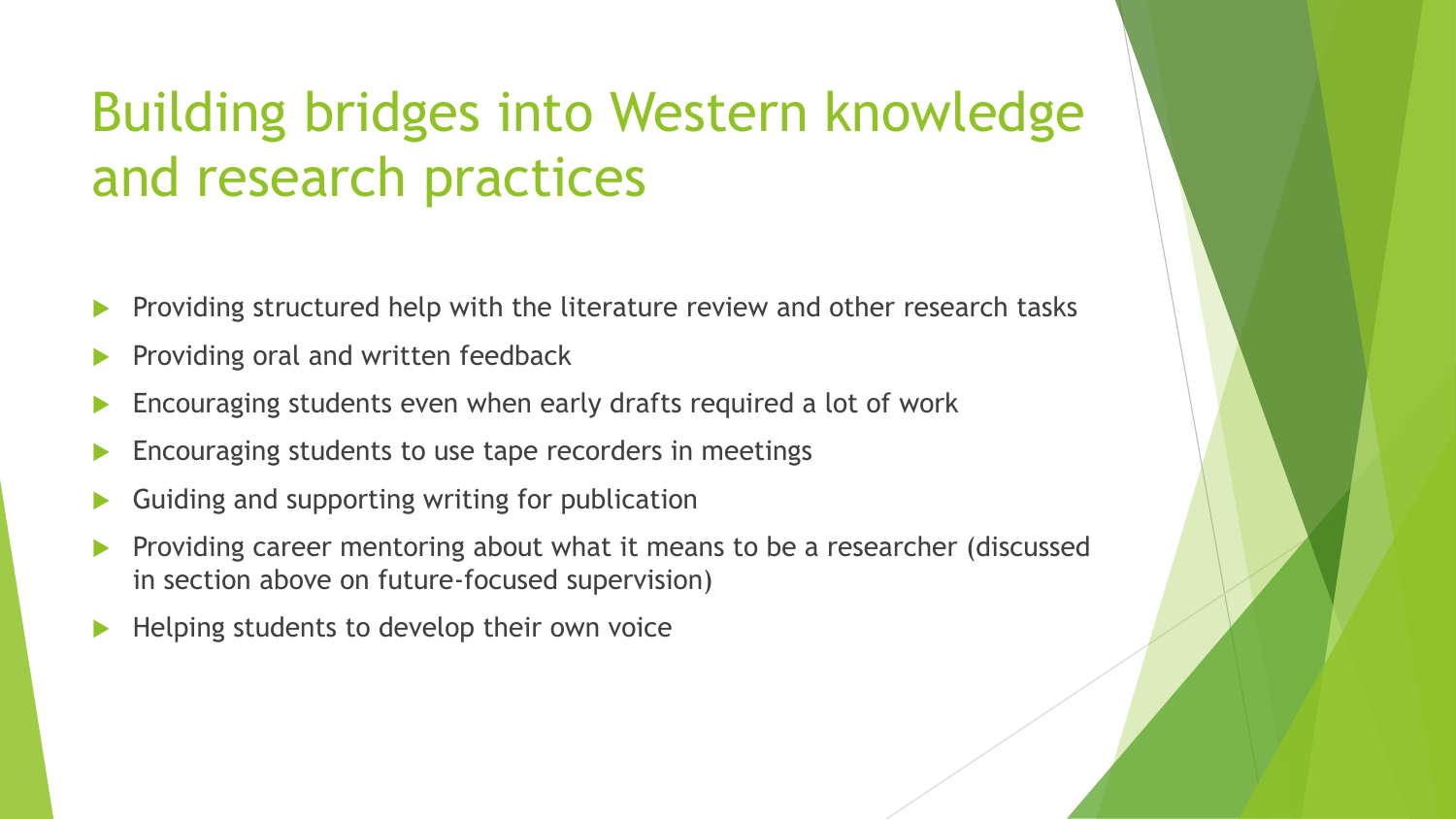# Respecting diverse cultural knowledge

- supervisors were strongly aware of the many different cultural ways knowledge can be constructed. They were also not expecting that their students would abandon or move away from their own forms of cultural knowledge. Instead they recognised that Western knowledge and research practices were merely an additional set of theoretical and methodological resources that students sought to add to their repertoire
- For example, one Australian humanities supervisor argued that:
	- $\blacktriangleright$  '[I am] constantly reminded the way I look at things is not the only way ... I've come to understand much more … how intellectual activity looks when you start from different cultural positions … and in some cases different gendered positions …I've learnt heaps from them about cultural practices … cultural taboos … about intercultural sensitivity … the validity of different ways of doing intellectual things'
- **Mutual understanding:** 
	- $\blacktriangleright$  He also spoke passionately about the need to understand from his international students 'the steps it takes … to accommodate to working in an Australian cultural and intellectual framework' and also the steps that he could 'take towards them which will help to narrow the gap'
- However, he was conscious that he should 'help students not give up the sorts of intellectual values they have at home'. He also sought to avoid imposing his view on students' research but to help students build and justify their own views instead.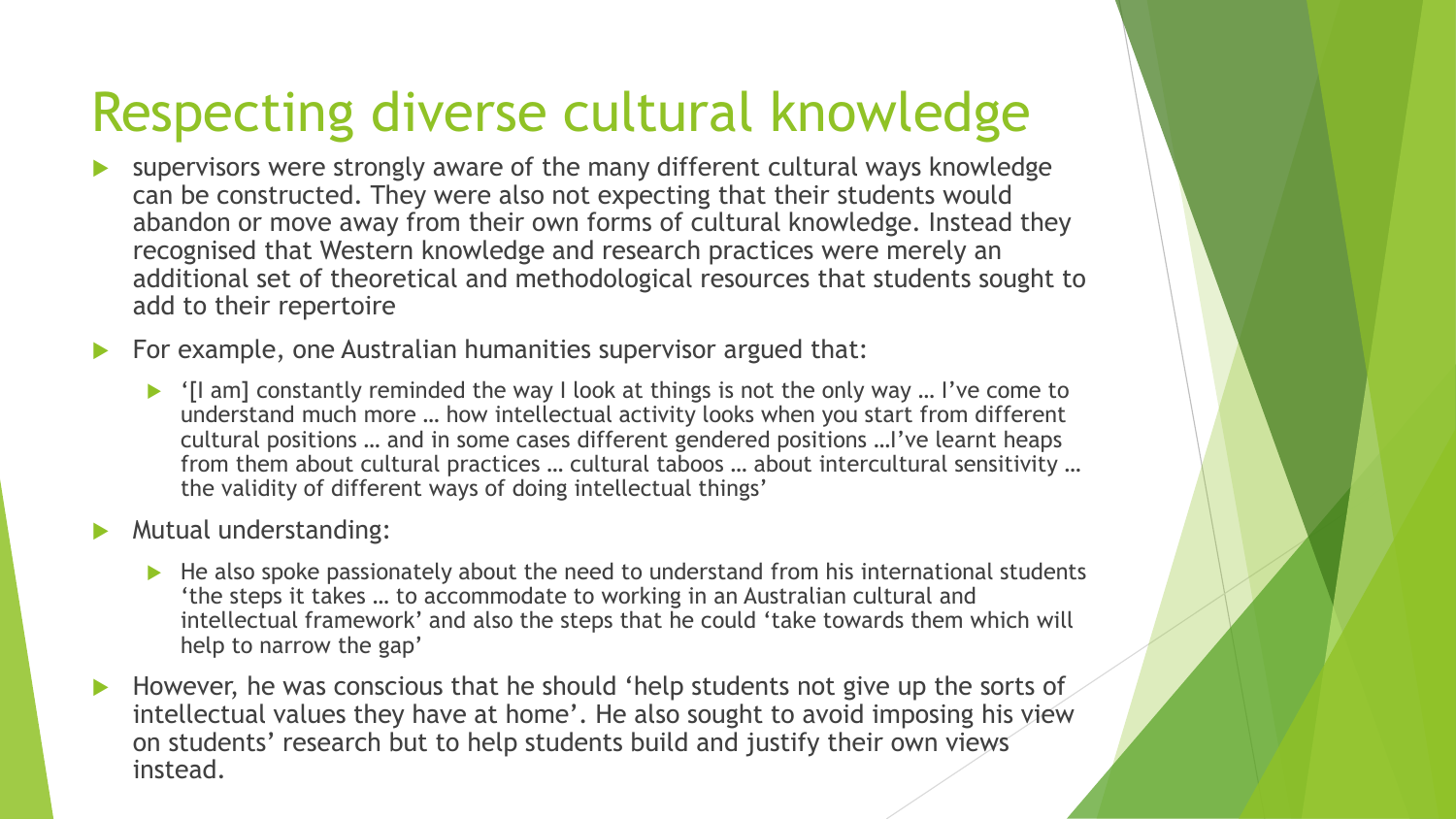# Facilitating transcultural knowledge and identities

- allow students to have the opportunity to create transcultural knowledge by blending aspects of Western knowledge that they found useful and relevant with their own cultural knowledge to create unique, new knowledge
	- one Asian humanities supervisor described her own difficulties as a PhD student in reconciling her values about collectivity, reciprocity and holistic connections between her mind, body and spirit, with Western individualistic and rational approaches to research.
	- able to adapt largely Western postmodernist theories about identity and subjectivity, and blend them with her values to produce her original contribution to knowledge.
	- In writing her thesis, she had huge difficulties seeing these people as my subjects, feeling instead that 'it was a real intrusion and exploitation' (Asian humanities supervisor).
	- After meeting an anthropologist who introduced her to some new ways to see subjectivity, she was able to recast her thesis as 'my own journey … questioning of my own identity'.
	- This ensured that it was a 'kind of collaborative project' and she laughingly explained that 'so long as it's a collaboration and reciprocal relationship, then it's ok [laughs]'
	- also shaped her philosophy as a supervisor 'now I'm asking students "what you think" or "what you feel is the important thing"'.
	- She now finds that students respond really well to her encouragement to find 'something that you can only say'.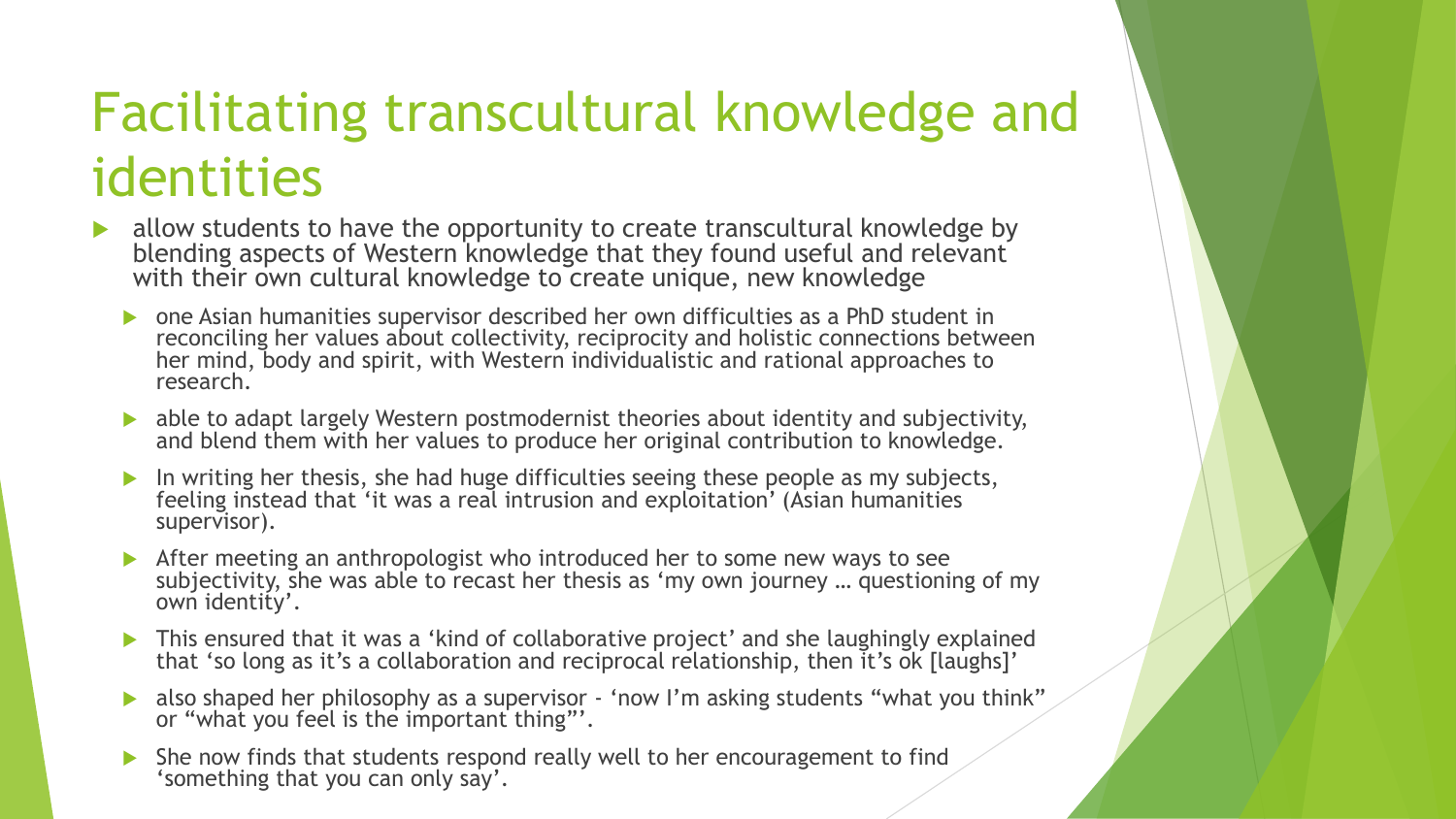# Ineffective supervision: assimilation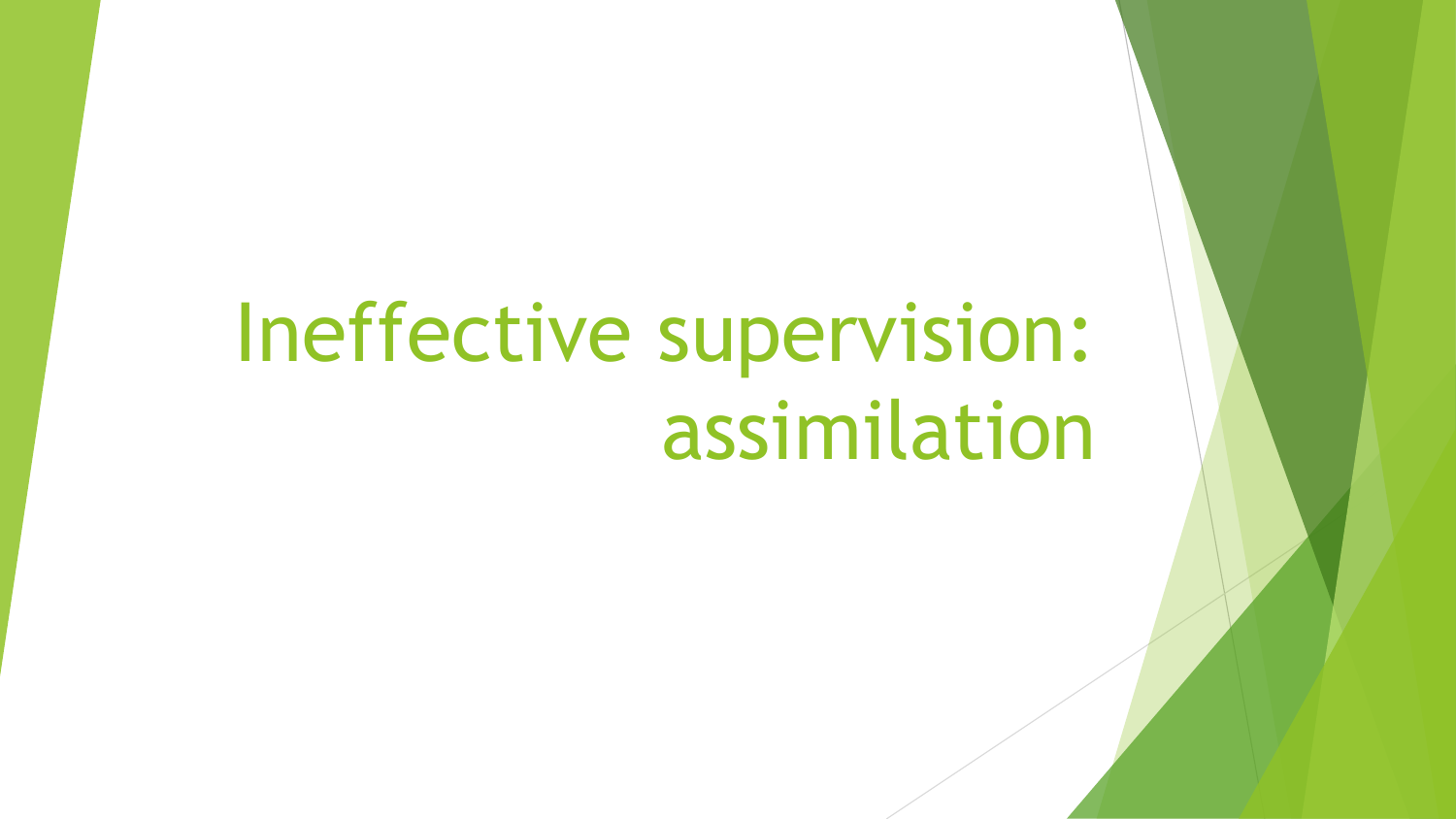### Assimilation

- Assimilation (Manathunga, 2007; 2011a & b):
- 'a unidimensional, one-way process by which outsiders relinquished their own culture in favour of that of the dominant society' (Penguin Dictionary of Sociology, p. 18) - Euro-centrism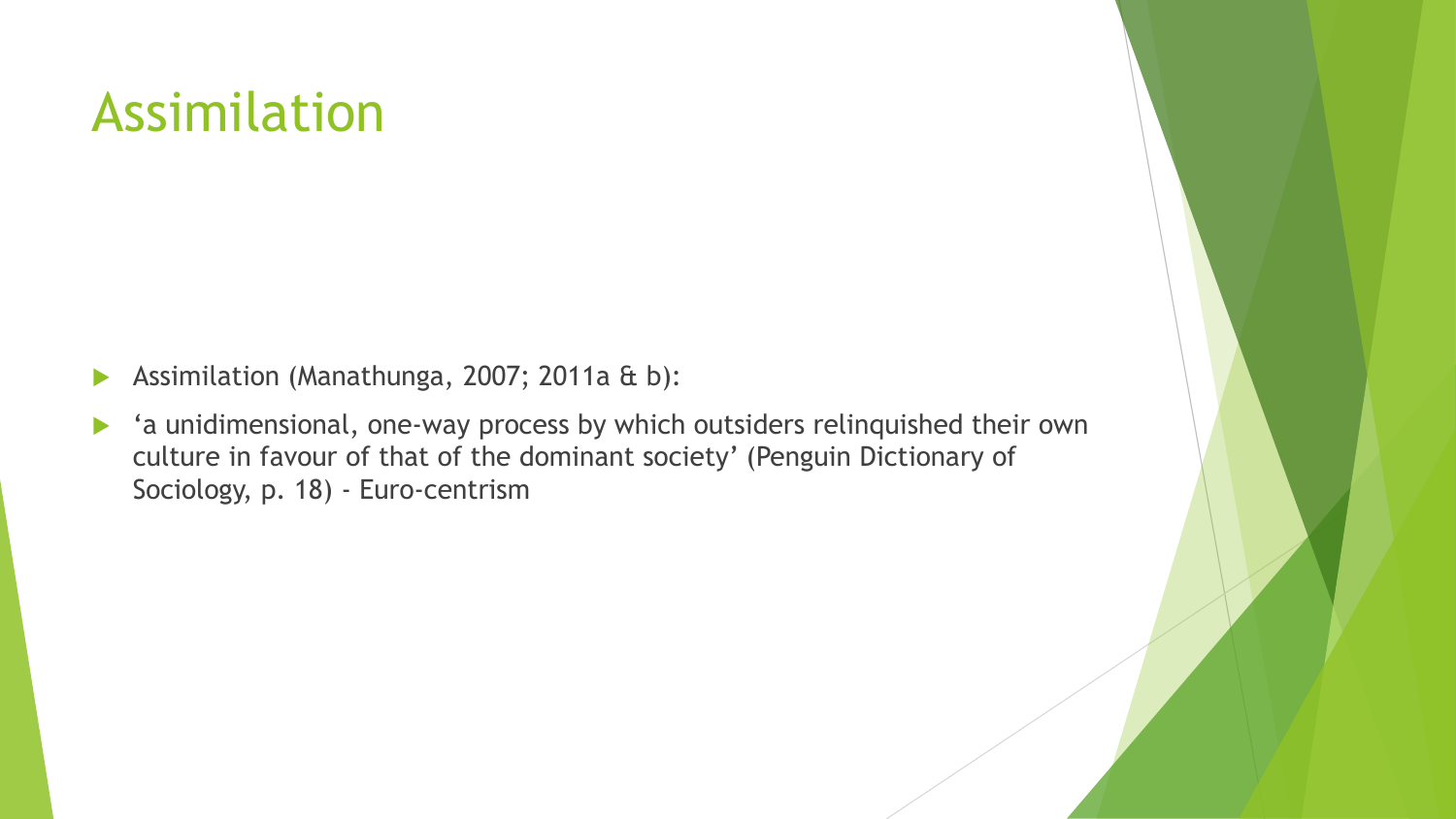## Absence of place

- No time to discuss the places students' had come from or how they shaped their thinking
- Deficit views of Other cultures and places (racism):
	- An Australian social science supervisor described her Asian student's language as 'difficult and it is strange' (Australian social science supervisor 3). Throughout her interview, she made continual references to 'not treating them like idiots', 'don't assume that they don't have intelligence to do that', 'you shouldn't assume she's stupid' because of students' language difficulties. Indeed, she compared English as additional language speakers to 'deaf' people. The effect of this reinforced her deficit view of international students.
- Destructive feedback:
	- I just criticise it really heavily, I just say, how do you know that? They say, oh my project shows that such-and-such works. I say, how, where did it show it, bring it on, please express that, what is it that you think worked and who else said that would have worked? So I keep questioning until - they get frustrated during the questioning because they think that their message is not getting across, but what I'm trying to get them to see is that the way they are expressing the message is not the right way. They should be doing it differently (European social science supervisor)
	- Impact on student:
		- $\blacktriangleright$  The effect of this style of cross-questioning was devastating for her Middle Eastern student. This student suggested that her supervisors left her feeling like 'a criminal. I was just preparing myself to answer to the crimes that I had done. I said okay, you know the judges will ask me the questions. "Oh God! Help me'" (Middle Eastern social science student).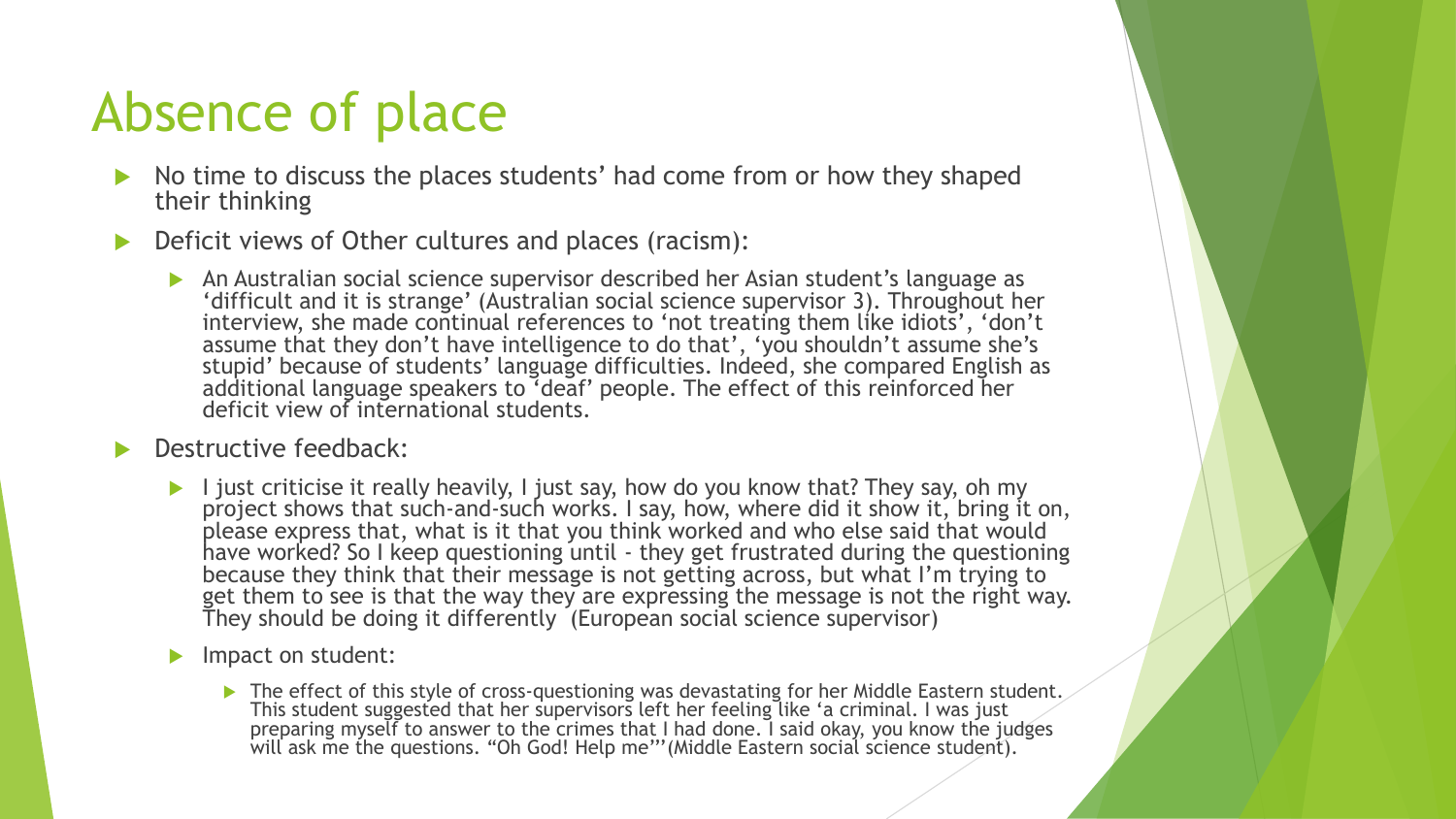## Absence of time/history

- Focus on present time ONLY:
- Absence of history
- Disregarding of students' prior professional and cultural knowledge
- No attempt to prepare students for a future as an independent researcher
- Deficit view of 'getting students through their studies'; low expectations:
	- 'I actually am not requiring an enormous intellectual breakthrough' from her Asian students.
	- Instead she saw the students 'working in the language and teaching areas doing something that's a little bit different … more of a professional PhD or an applied PhD' (p. 13).
	- In discussing preparing students for the examination process, she argued that 'all I can do is help you shape it [the thesis] into something that we can send out, with all our fingers and toes crossed, to the examiner and do some remedial stuff when it comes back' (Australian humanities supervisor 1).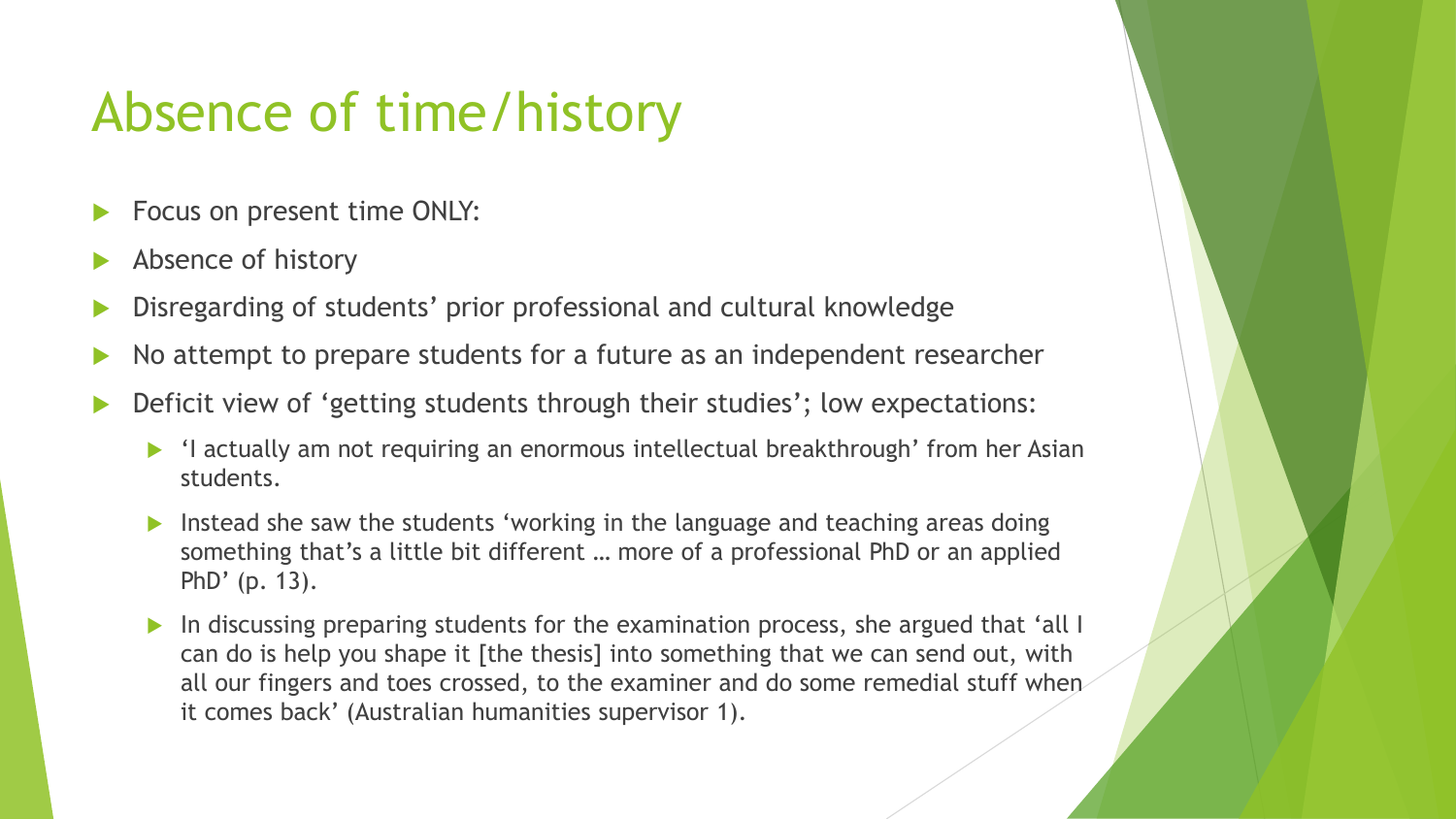# Absence of the relational

- Absence of the personal and relational in supervision focus on the research ONLY:
- Supervision was, therefore, not relational but a mere business transaction; research to be managed, accounted for and ticked off, publications to be written
	- a Middle Eastern science student contrasted this style of supervision with the type of supervision common in his culture, where, he argued, 'your supervisor will be representing your family' and providing the kind of 'support that you get from your family'
	- ▶ This would involve introducing you to people, providing research funding and taking care of you as a person
	- ▶ Without this kind of supervision, 'you feel I'm on the edge of a valley ... without any support' (Middle Eastern science student)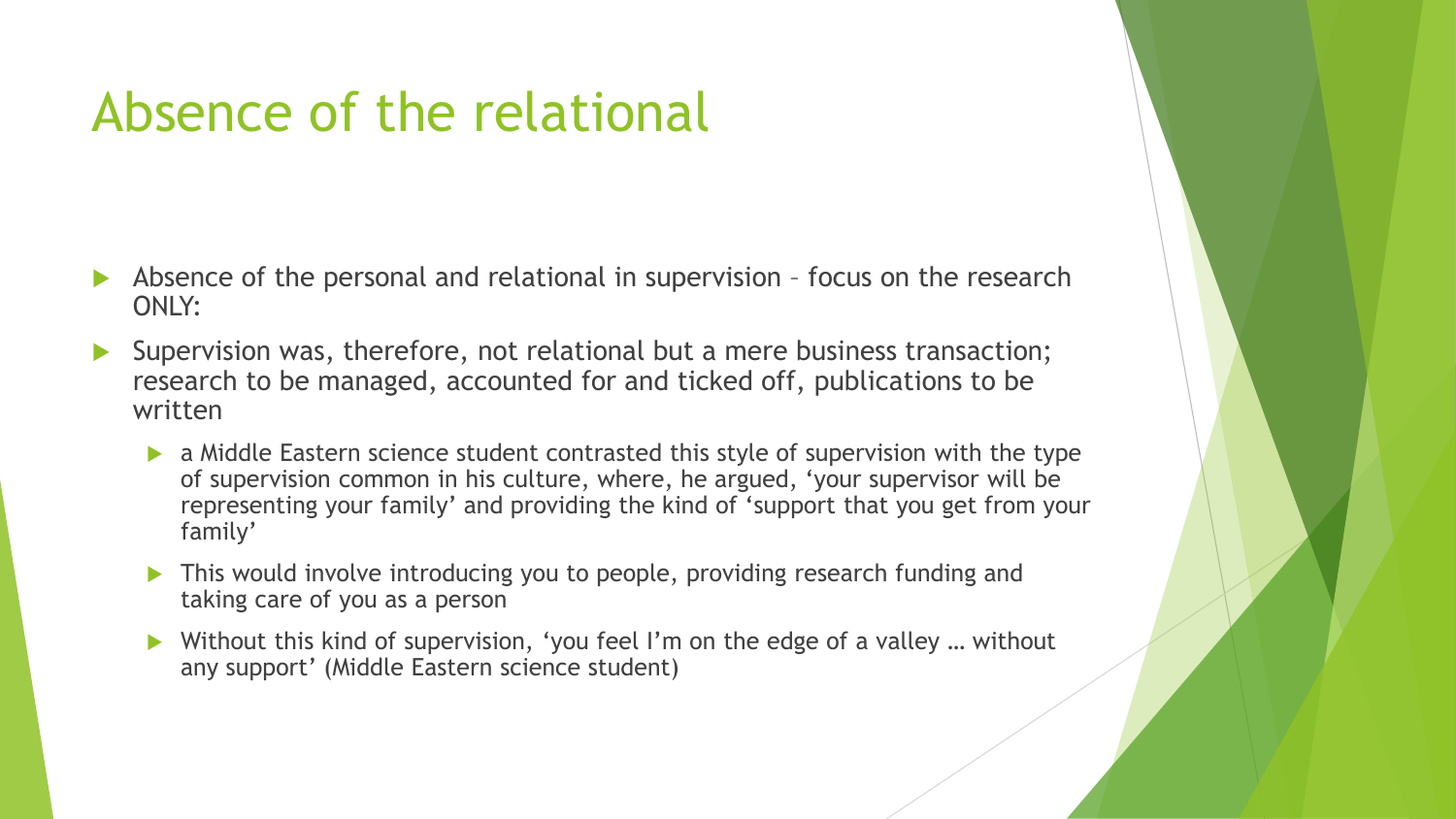### Western knowledge as universal and timeless

- Northern knowledge and research and publication practices perceived as universal
- No recognition of cultural knowledge brought by students
- Expectation that students will abandon and discount their cultural knowledge in favour of Northern knowledge and research practices
- One way to engage in asking questions, critical thinking, debating with supervisors and writing for publication
- 'peer attack' not peer review (Middle Eastern Humanities student)
- Emphasis on individuality, autonomy, independence (always/already autonomous scholar Johnson et al., 2000)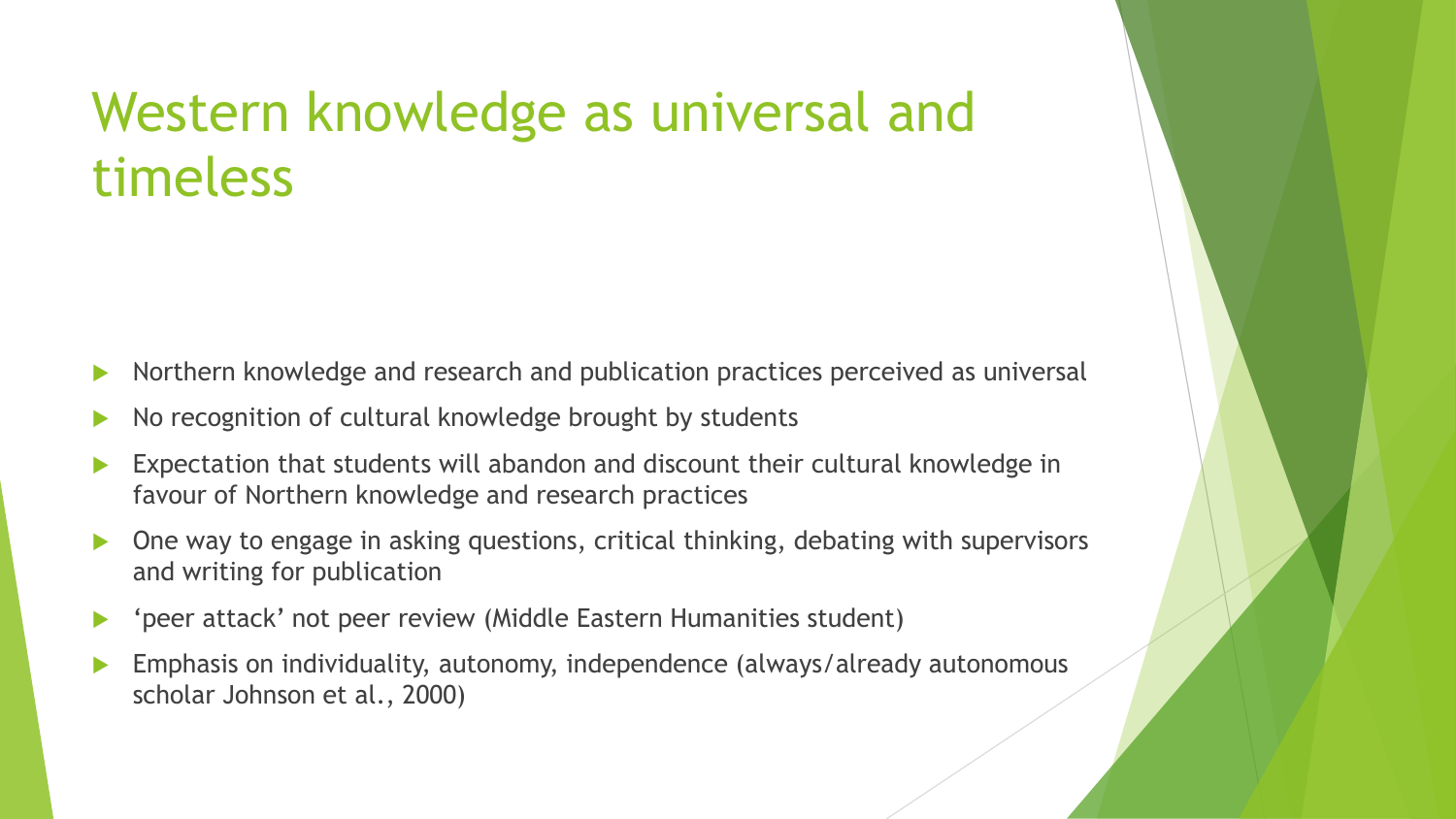## Unhomeliness - ambivalence

- 'unhomeliness' (Bhabha, 1994)
- 'the cultural alienation, sense of uncertainty and discomfort that people experience as they adjust to new cultural practices' (Manathunga, 2007, p. 98; 2011 a & b)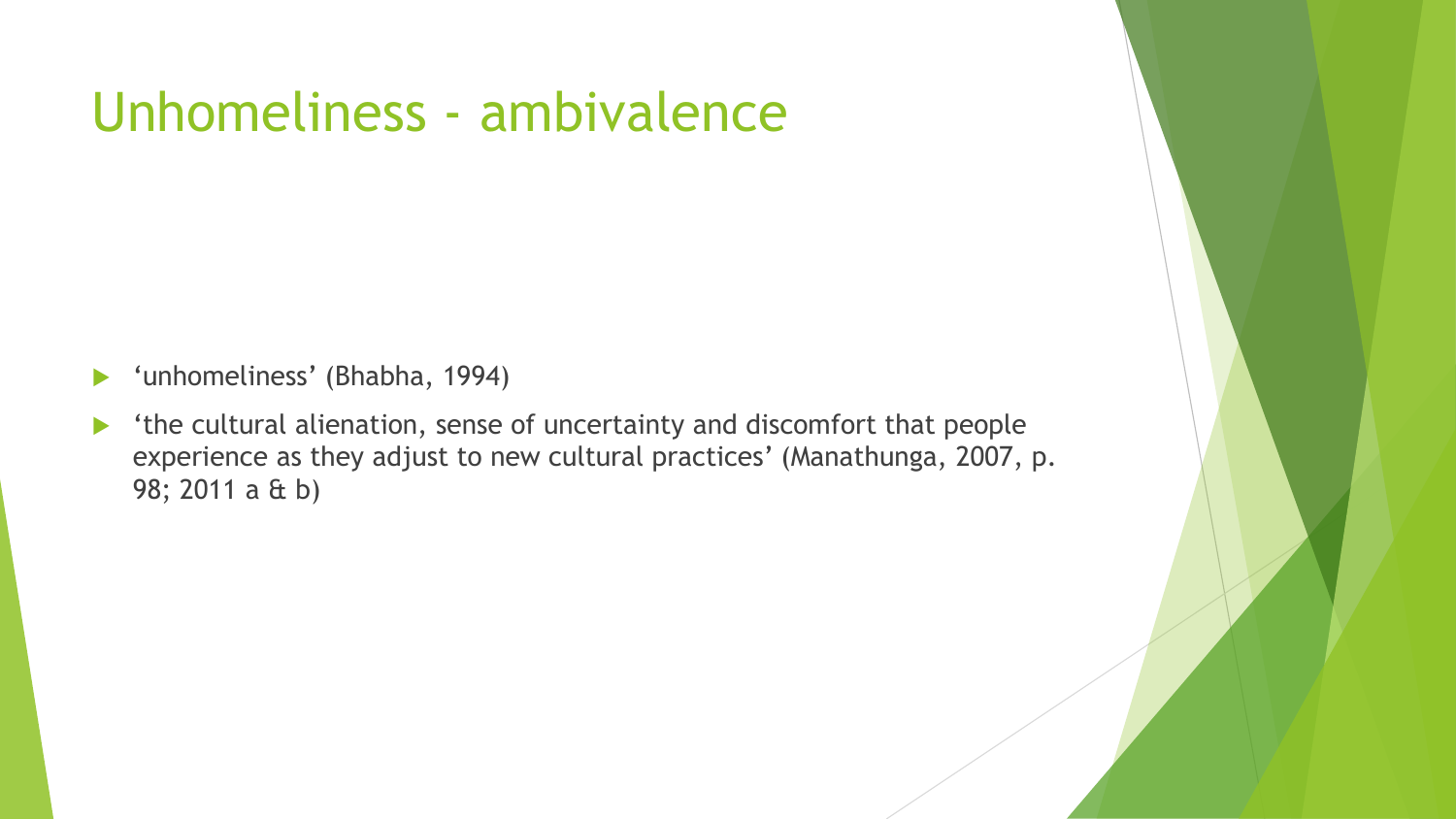## Unhomeliness

- Unhomeliness for students as they come to terms with new places, cultures and education systems and build new networks
- Difficulties with English
- Experiences of reverse culture shock
- Unhomeliness in communication in supervision:
	- The many meanings of 'yes'
	- $\blacktriangleright$  The discomfort of being more directive initially
- **Inhomely assumptions:** 
	- ▶ Imaging all non-Western students required same approach (Orientalism?)
	- Expecting supervisors and students from the same culture to be the same (essentialism)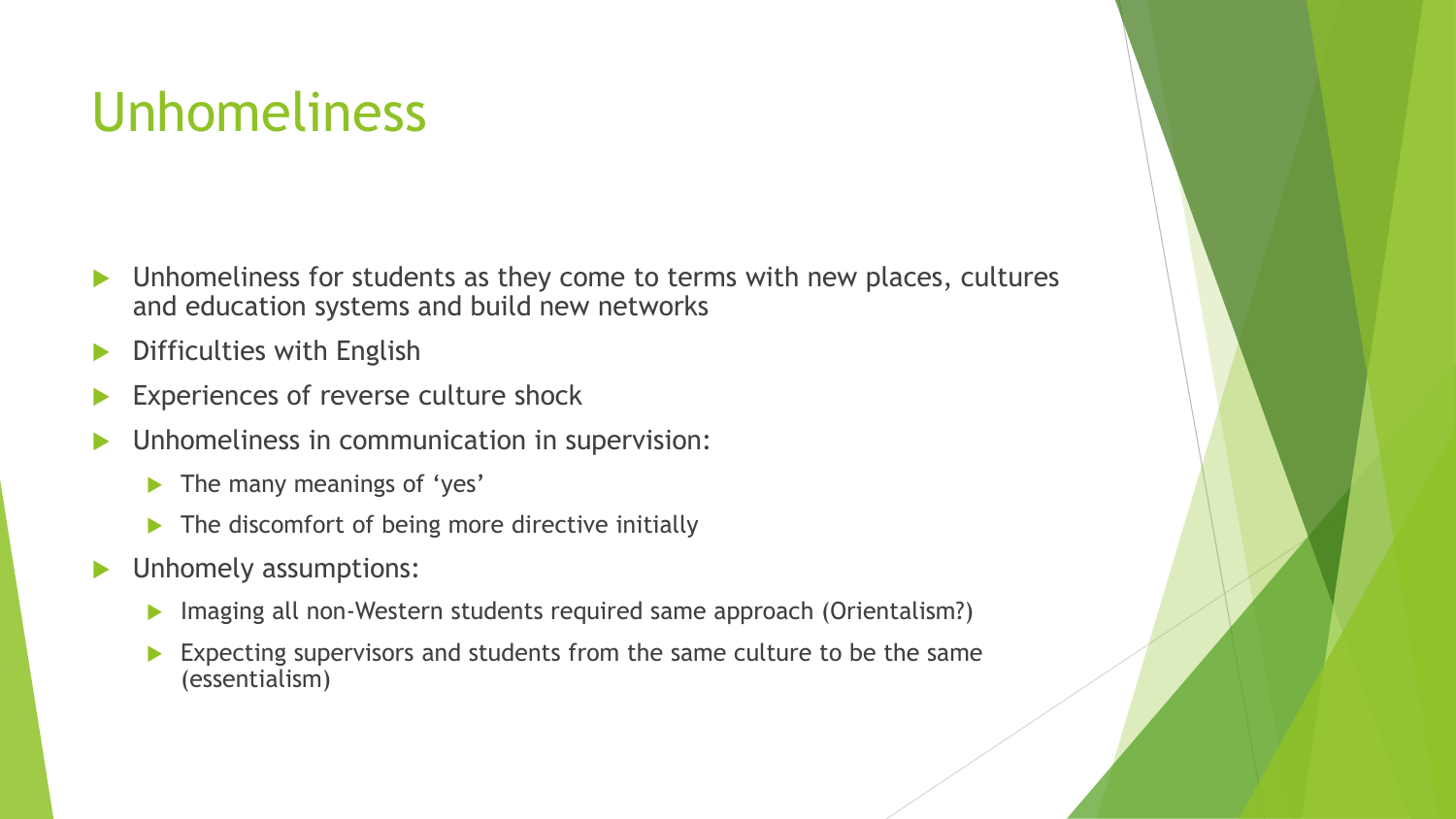#### Unhomeliness

- Complex interplay of cultural and personality differences between a supervisor and student from the same culture:
	- I had one case, it was an [Asian] student actually, that's interesting, I'm [Asian] myself and he discussed with me about a number of ideas and I've probably rejected those ideas too quickly and he never complained and they always said yes, yes, yes ... Then … I was inviting him to come over to my office we have a meeting and I did not receive a reply from him. Then I thought something was wrong. Then I emailed him again and said can we have a meeting and this time he replied, he said oh can we communicate by email I don't want to have meetings with you … I thought oh, this is serious … I invited him to have a coffee elsewhere, not in the office. Office is too serious sometimes. So we had a coffee … and I talked with him to see what was wrong … I learned … he felt that I had rejected his ideas too often and probably too quick … Well two things there, I think in my case one is I've been living in the Western world for a long time. You know, I went out from [Asia] … already nearly 20 years … The other thing is … even when I was a student [in Asia] … I was independent. I had my strong opinions and when I had opinions, which were different from those from my supervisors, I would debate (Asian engineering supervisor)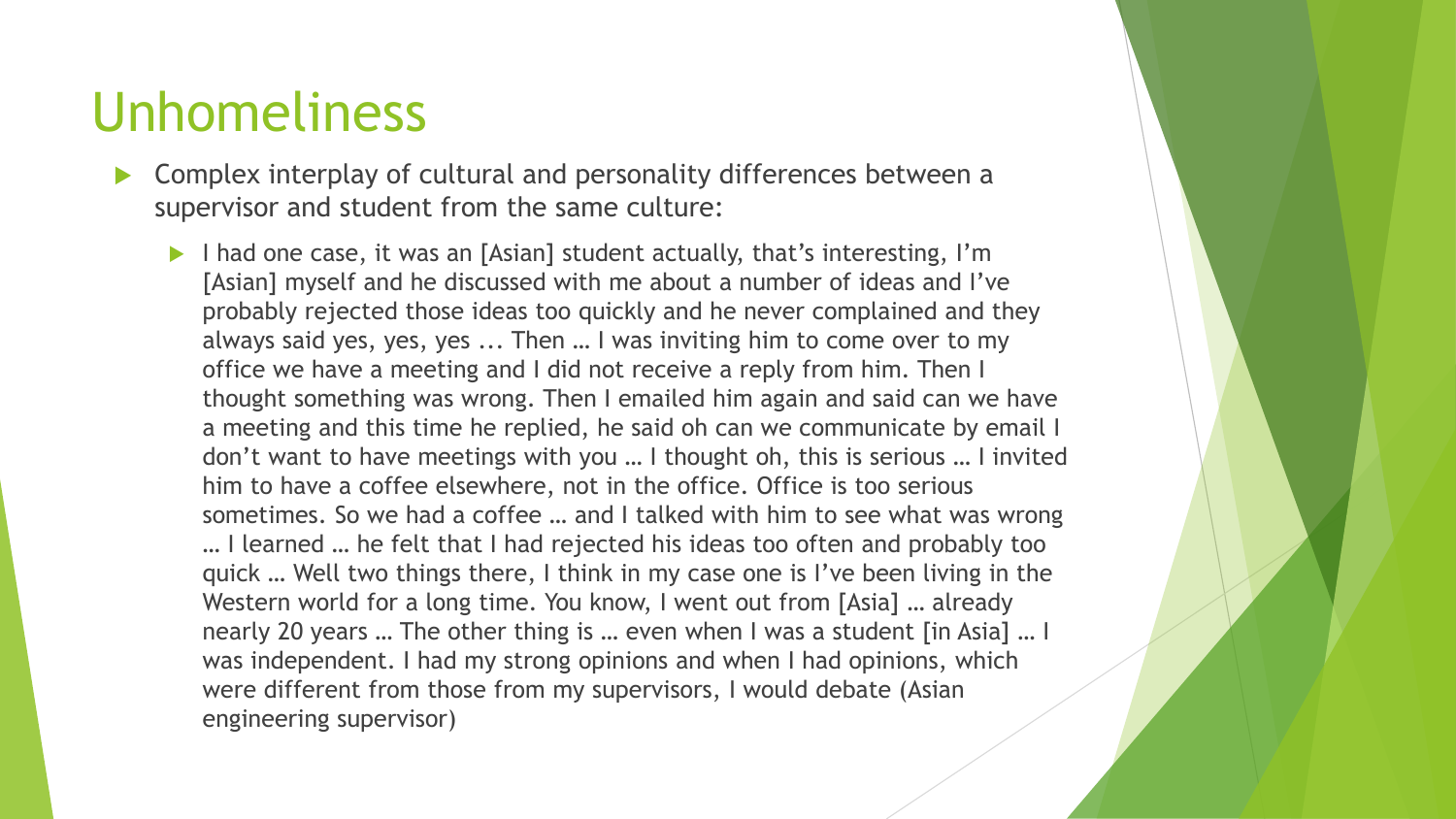# Disciplinary influences on intercultural supervision

- Many similarities:
	- Egs of assimilation, transculturation and unhomeliness in each of the disciplines included in the study
- Differences in knowledge construction:
	- ▶ Less acknowledgement of role of culture in knowledge constuction
	- **BUT** emphasis on different cultural approaches to problem-solving, communication and research practices
	- Challenged substantially by postcolonial, Indigenous and feminist literature on science – challenge to universalist and rational discourses in 'Western' science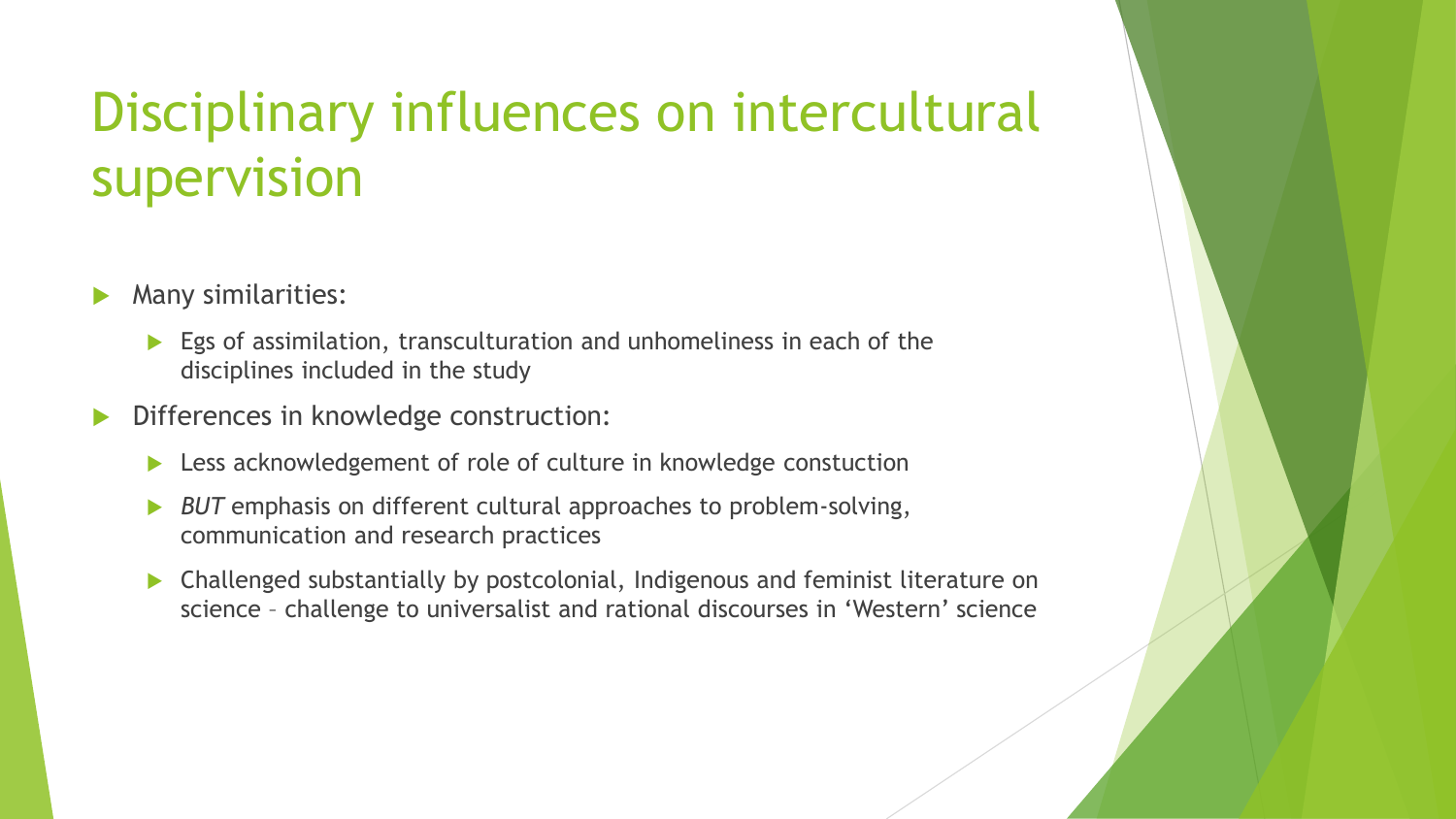- Adam, B. & Groves, C. (2007) *Future Matters: Action, Knowledge, Ethics*. Leiden: Brill.
- Araújo, E. R. (2005). Understanding the PhD as a phase in time. *Time and Society*, 14:2/3, 191-211.
- Chakrabarty, D. (2004). Minority histories, subaltern pasts. In Dube, S. (ed.). *Postcolonial passages: contemporary history-writing on India* (pp. 229-242). Oxford: Oxford University Press.
- Chakrabarty, D. (2007). *Provincializing Europe*. 2nd Edition. Princeton & Oxford: Princeton University Press.
- Chen, k. H (2010) *Asia as method .* Durham: Duke University Press.
- Clegg, S. (2010). Time future: the dominant discourse of higher education pedagogy. *Time and Society,* 19:3, 345-364.
- Clegg, S. (2012). On the problem of theorising: an insider account of research practice. *Higher Education Research and Development*,31(3) 407-418.
- Connell, R. (2007). *Southern theory*. Cambridge: Polity.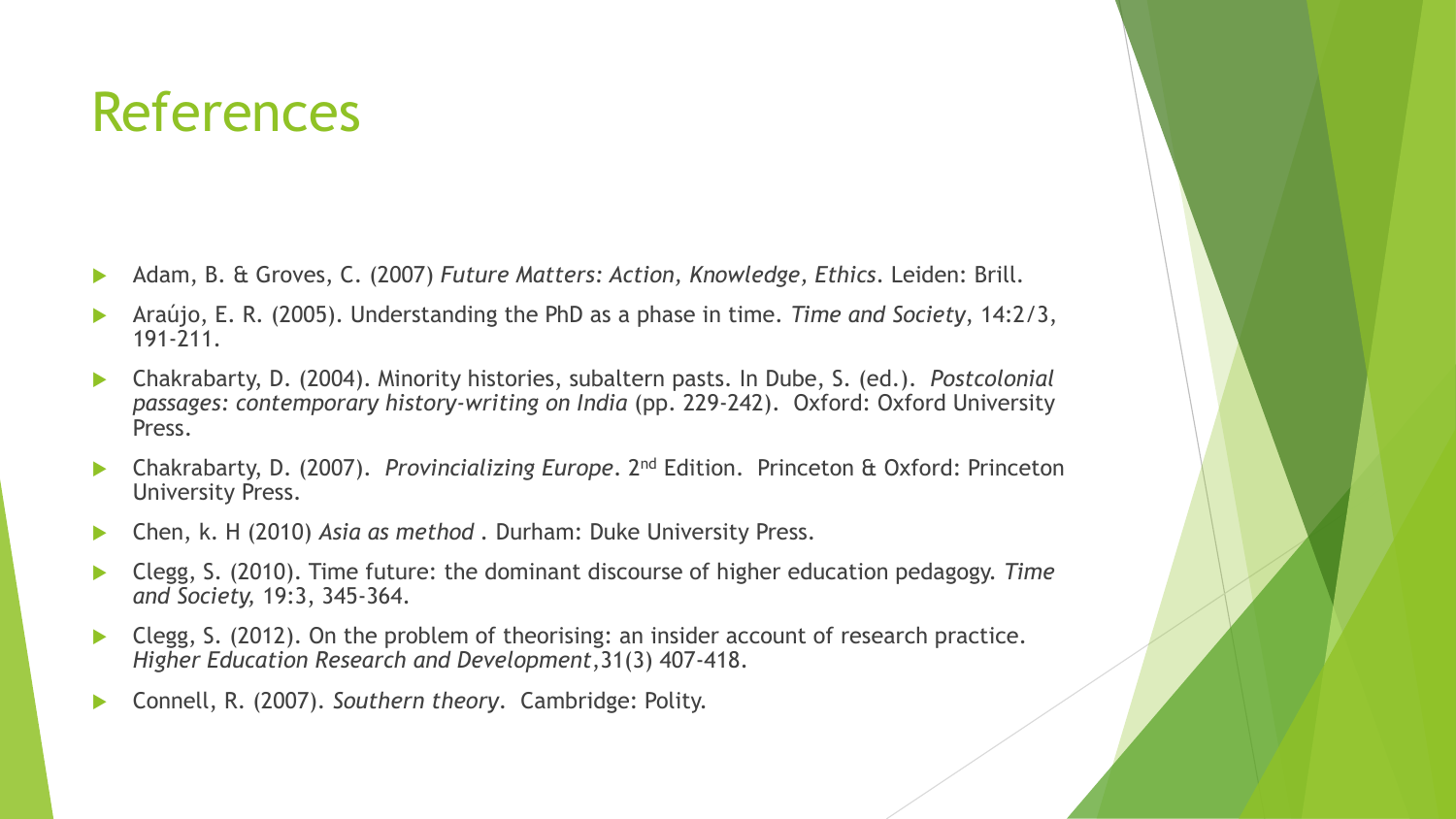- Devos, A. & Somerville, M. (2012). What constitutes doctoral knowledge? *Australian Universities Review*, 54:1, 47-54.
- ▶ Ford, L. (2012). Reflecting on doctoral candidature experiences as an Indigenous Australian. In Denholm, C. & Evans,T. (eds.) *Doctorates downunder* (pp. 145-152). Camberwell, Victoria: ACER Press.
- Harding, S. (1991). *Whose science? Whose knowledge? Thinking from women's lives*. New York: Cornell University Press.
- Hountondji, P. (1996). *African philosophy: myth and reality*. 2nd edition. Bloomington & Indianapolis: Indiana University Press.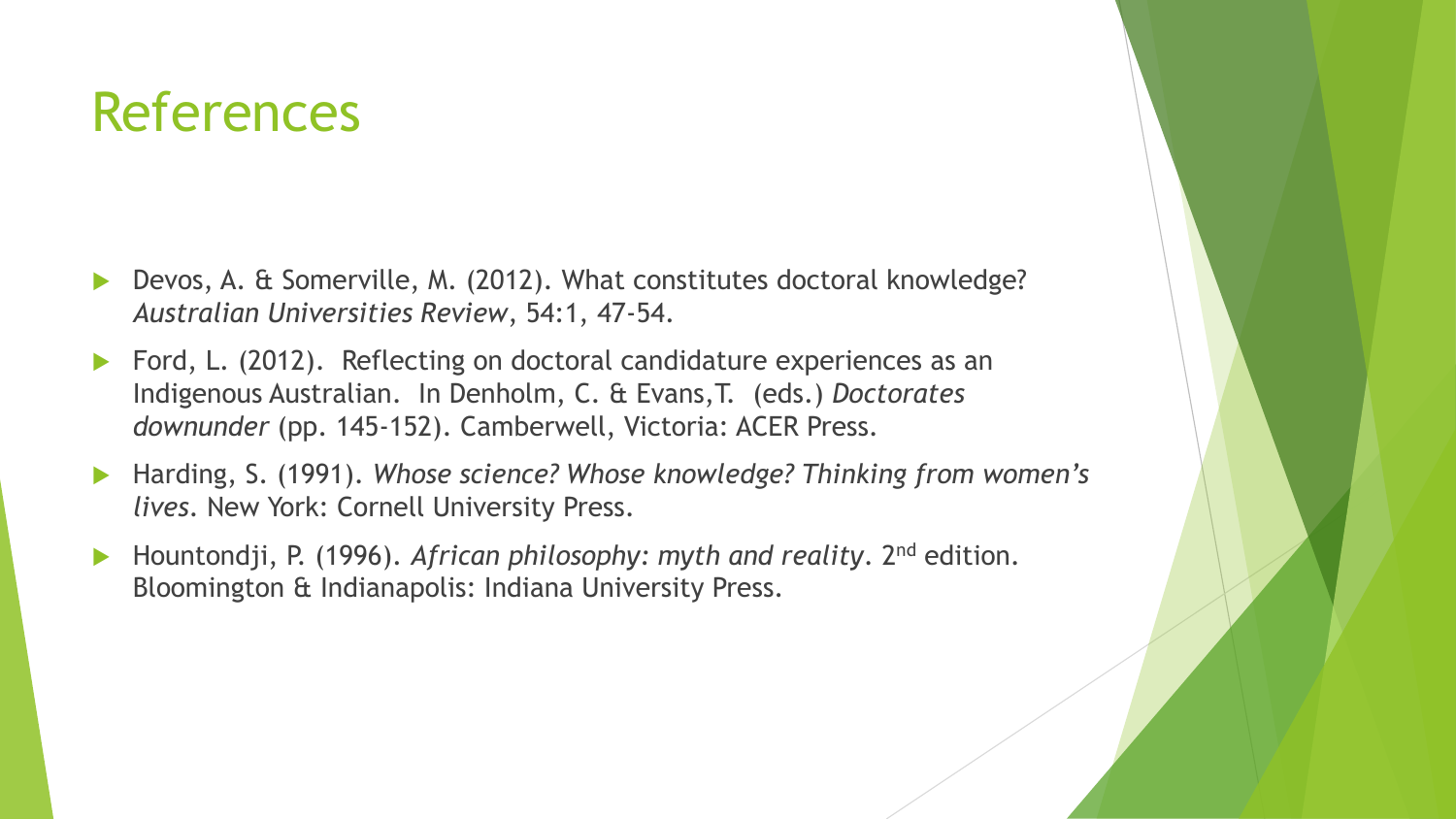- Johnson, L.; Lee, A. & Green, B. (2000). The PhD and the autonomous self: gender, rationality and postgraduate pedagogy. Studies in Higher Education, 25(2), 135-147.
- Lingard, B. (2007). Deparochializing the study of education: globalisation and the research imagination. In K. Gulson & C. Symes (eds.). *Spatial theories of Education: policy and geography matters* (pp. 233-249). New York & London: Routledge.
- Lovitts, B. (2001). *Leaving the ivory tower.* Lanham, MD: Rowman & Littlefield.
- Martin, B. (2000). Place: an ethics of cultural difference and location. *Educational Philosophy & Theory*, 32(1), 81-91.
- Massey, D. (2005). *For space*. London: Sage Publications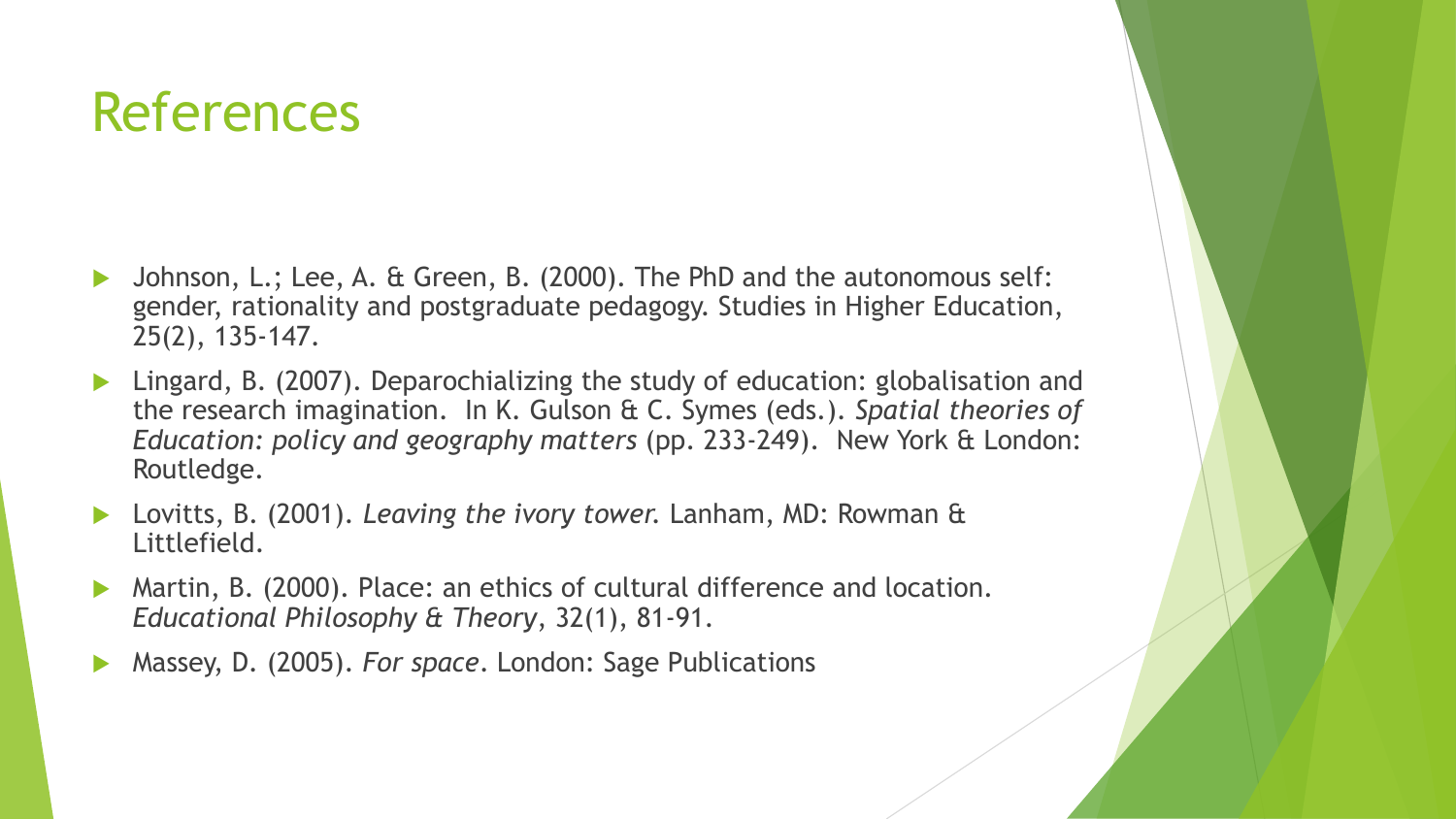- McKinley, E.; Grant, B.; Middleton, S.; Irwin, K. & Williams, L. (2011). Working at the interface: indigenous candidates' experience of undertaking doctoral studies in Aotearoa New Zealand*. Equity & Excellence in Education*, 44(1), 115-132.
- Nakata, M. (2006). Australian Indigenous Studies: a question of discipline*. Australian Journal of Anthropology,* 17(3), 265-275.
- Nakata, M. (2007). The cultural interface. *Australian Journal of Indigenous Education*, 36 (Supplement), 7-14.
- Sillitoe, P. (ed.) (2007). *Local science vs global science: approaches to Indigenous knowledge in international development*. New York: Berghahn Books.